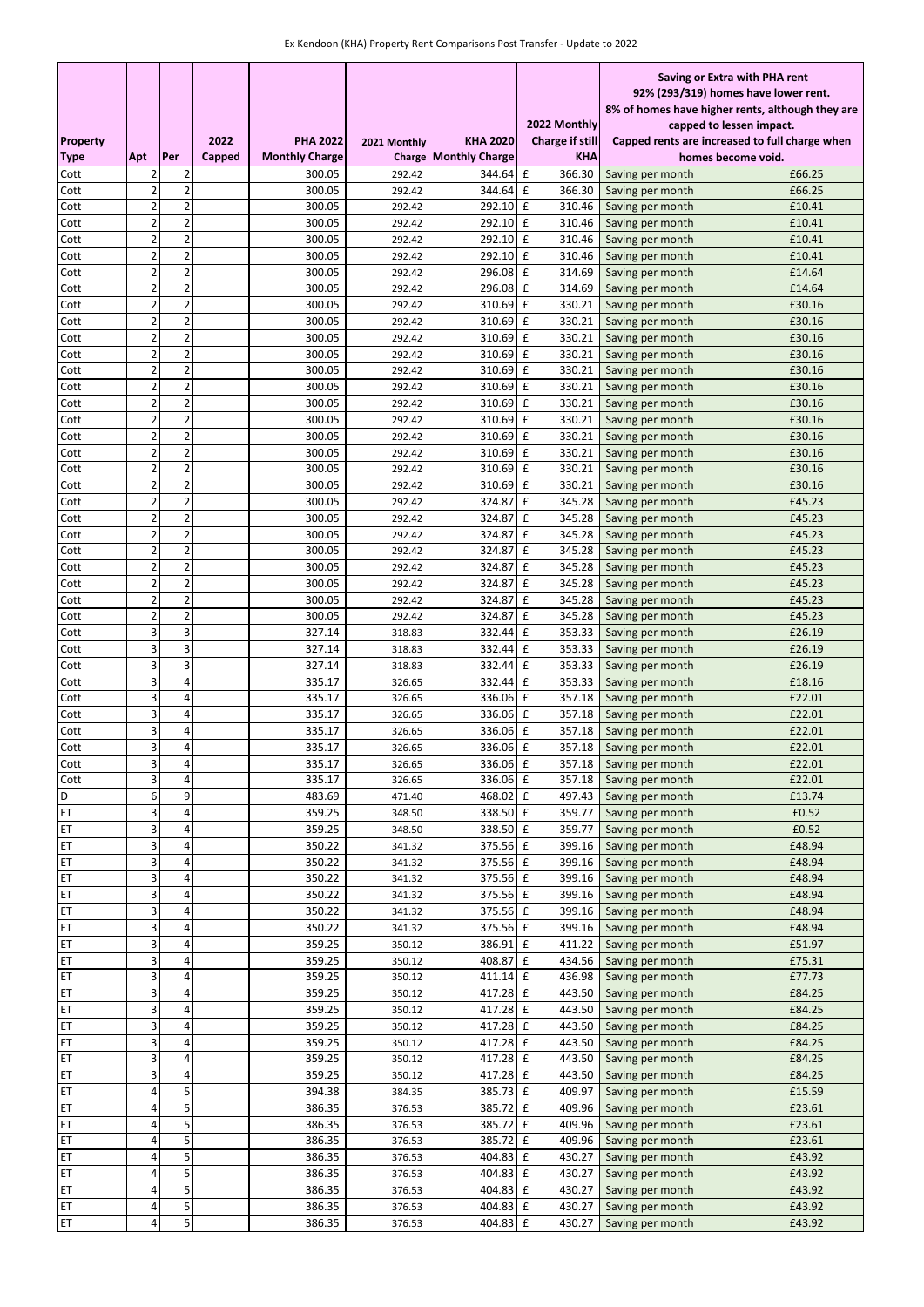|                          |                         |                         |        |                       |                  |                       |                                                | Saving or Extra with PHA rent                                                |  |  |
|--------------------------|-------------------------|-------------------------|--------|-----------------------|------------------|-----------------------|------------------------------------------------|------------------------------------------------------------------------------|--|--|
|                          |                         |                         |        |                       |                  |                       |                                                | 92% (293/319) homes have lower rent.                                         |  |  |
|                          |                         |                         |        |                       |                  |                       | 2022 Monthly                                   | 8% of homes have higher rents, although they are<br>capped to lessen impact. |  |  |
| <b>Property</b>          |                         |                         | 2022   | <b>PHA 2022</b>       | 2021 Monthly     | <b>KHA 2020</b>       | Charge if still                                | Capped rents are increased to full charge when                               |  |  |
| <b>Type</b>              | Apt                     | Per                     | Capped | <b>Monthly Charge</b> | <b>Charge</b>    | <b>Monthly Charge</b> | <b>KHA</b>                                     | homes become void.                                                           |  |  |
| ET                       | 4                       | 5                       |        | 386.35                | 376.53           | 414.74 £              | 440.80                                         | £54.45<br>Saving per month                                                   |  |  |
| ET                       | 4                       | 5                       |        | 386.35                | 376.53           | 408.87                | $\mathbf f$<br>434.56                          | £48.21<br>Saving per month                                                   |  |  |
| ET                       | 4                       | 5                       |        | 386.35                | 376.53           | 408.87                | £<br>434.56                                    | £48.21<br>Saving per month                                                   |  |  |
| ET                       | 4                       | 5                       |        | 386.35                | 376.53           | 414.74                | 440.80<br>£                                    | Saving per month<br>£54.45                                                   |  |  |
| ET                       | 4                       | 5                       |        | 386.35                | 376.53           | 414.74                | 440.80<br>£                                    | £54.45<br>Saving per month                                                   |  |  |
| ET                       | 4                       | 5                       |        | 386.35                | 376.53           | 433.79                | £<br>461.05                                    | £74.70<br>Saving per month                                                   |  |  |
| ET                       | 4                       | 5                       |        | 386.35                | 376.53           | 433.79                | $\mathbf f$<br>461.05                          | £74.70<br>Saving per month                                                   |  |  |
| ET                       | 4                       | 5                       |        | 386.35                | 376.53           | 433.79                | £<br>461.05                                    | £74.70<br>Saving per month                                                   |  |  |
| ET                       | 4                       | 5                       |        | 386.35                | 376.53           | 433.79                | $\mathbf f$<br>461.05                          | £74.70<br>Saving per month                                                   |  |  |
| ET<br>ET                 | 4<br>$\overline{4}$     | 5<br>5                  |        | 386.35<br>386.35      | 376.53<br>376.53 | 433.79<br>433.79      | £<br>461.05<br>$\mathbf f$<br>461.05           | £74.70<br>Saving per month<br>£74.70                                         |  |  |
| ET                       | 4                       | 5                       |        | 386.35                | 376.53           | 433.79                | £<br>461.05                                    | Saving per month<br>£74.70<br>Saving per month                               |  |  |
| ET                       | 4                       | 5                       |        | 386.35                | 376.53           | 433.79                | $\mathbf f$<br>461.05                          | £74.70<br>Saving per month                                                   |  |  |
| ET                       | 4                       | 5                       |        | 386.35                | 376.53           | 433.79                | $\mathbf f$<br>461.05                          | £74.70<br>Saving per month                                                   |  |  |
| ET                       | 4                       | 5                       |        | 386.35                | 376.53           | 433.79 £              | 461.05                                         | £74.70<br>Saving per month                                                   |  |  |
| ET                       | 4                       | 5                       |        | 386.35                | 376.53           | 433.79                | £<br>461.05                                    | £74.70<br>Saving per month                                                   |  |  |
| ET                       | 4                       | 5                       |        | 386.35                | 376.53           | 433.79                | $\mathbf f$<br>461.05                          | £74.70<br>Saving per month                                                   |  |  |
| ET                       | 5                       | 6                       |        | 421.47                | 410.76           | 459.22                | £<br>488.08                                    | £66.61<br>Saving per month                                                   |  |  |
| ET                       | 5                       | 6                       |        | 421.47                | 410.76           | 459.22                | $\mathbf f$<br>488.08                          | £66.61<br>Saving per month                                                   |  |  |
| ET                       | 5                       | 6                       |        | 413.44                | 402.94           | 403.78                | $\mathbf f$<br>429.15                          | £15.71<br>Saving per month                                                   |  |  |
| ET                       | 5                       | 6                       |        | 413.44                | 402.94           | 403.78                | $\mathbf f$<br>429.15                          | £15.71<br>Saving per month                                                   |  |  |
| ET                       | 5                       | 6                       |        | 413.44                | 402.94           | 403.78                | $\mathbf f$<br>429.15                          | £15.71<br>Saving per month                                                   |  |  |
| ET                       | 5                       | 6                       |        | 413.44                | 402.94           | 424.23                | $\mathbf f$<br>450.89                          | £37.45<br>Saving per month                                                   |  |  |
| ET                       | 5<br>$\overline{2}$     | 6<br>$\overline{2}$     |        | 413.44<br>294.03      | 402.94           | 424.23<br>292.10      | $\mathbf f$<br>450.89<br>$\mathbf f$<br>310.46 | £37.45<br>Saving per month<br>£16.43                                         |  |  |
| <b>MDF</b><br><b>MDF</b> | 2                       | $\overline{\mathbf{c}}$ |        | 307.07                | 286.55<br>299.27 | 292.10 £              | 310.46                                         | Saving per month<br>£3.39<br>Saving per month                                |  |  |
| <b>MDF</b>               | 2                       | $\overline{\mathbf{c}}$ |        | 307.07                | 299.27           | 292.10                | £<br>310.46                                    | £3.39<br>Saving per month                                                    |  |  |
| <b>MDF</b>               | $\overline{2}$          | $\overline{2}$          |        | 294.03                | 286.55           | 292.10                | £<br>310.46                                    | £16.43<br>Saving per month                                                   |  |  |
| <b>MDF</b>               | $\overline{2}$          | $\overline{2}$          |        | 307.07                | 299.27           | 292.10                | $\mathbf f$<br>310.46                          | £3.39<br>Saving per month                                                    |  |  |
| <b>MDF</b>               | 2                       | $\overline{\mathbf{c}}$ |        | 307.07                | 299.27           | 292.10                | $\mathbf f$<br>310.46                          | £3.39<br>Saving per month                                                    |  |  |
| <b>MDF</b>               | 2                       | $\overline{\mathbf{c}}$ |        | 307.07                | 299.27           | 292.10                | £<br>310.46                                    | £3.39<br>Saving per month                                                    |  |  |
| <b>MDF</b>               | $\overline{2}$          | $\overline{c}$          |        | 307.07                | 299.27           | 292.10 £              | 310.46                                         | £3.39<br>Saving per month                                                    |  |  |
| MT                       | 3                       | 3                       |        | 334.17                | 325.67           | 402.52                | £<br>427.81                                    | £93.64<br>Saving per month                                                   |  |  |
| MT                       | 3                       | 3                       |        | 334.17                | 325.67           | 402.52                | £<br>427.81                                    | £93.64<br>Saving per month                                                   |  |  |
| МT                       | 3                       | 4                       |        | 342.19                | 333.50           | 336.06                | $\mathbf f$<br>357.18                          | £14.99<br>Saving per month                                                   |  |  |
| MT                       | 3                       | 4                       |        | 342.19                | 333.50           | 338.50<br>$338.50$ £  | $\mathbf f$<br>359.77                          | £17.58<br>Saving per month                                                   |  |  |
| MT<br>MT                 | 3<br>3                  | 4                       |        | 342.19<br>342.19      | 333.50<br>333.50 | 338.50 £              | 359.77                                         | 359.77 Saving per month<br>£17.58<br>Saving per month<br>£17.58              |  |  |
| MT                       | 3                       | 4                       |        | 342.19                | 333.50           | 338.50 £              | 359.77                                         | Saving per month<br>£17.58                                                   |  |  |
| МT                       | 3                       | 4                       |        | 351.23                | 342.30           | 338.50 £              | 359.77                                         | £8.54<br>Saving per month                                                    |  |  |
| MT                       | 3                       | 4                       |        | 351.23                | 342.30           | 338.50 £              | 359.77                                         | £8.54<br>Saving per month                                                    |  |  |
| MT                       | 3                       | 4                       |        | 351.23                | 342.30           | 338.50 £              | 359.77                                         | £8.54<br>Saving per month                                                    |  |  |
| MT                       | 3                       | 4                       |        | 351.23                | 342.30           | 338.50 £              | 359.77                                         | £8.54<br>Saving per month                                                    |  |  |
| MT                       | $\overline{\mathbf{3}}$ | 4                       |        | 342.19                | 333.50           | 375.56 £              | 399.16                                         | £56.97<br>Saving per month                                                   |  |  |
| MT                       | 3                       | 4                       |        | 342.19                | 333.50           | 375.56 £              | 399.16                                         | £56.97<br>Saving per month                                                   |  |  |
| MT                       | 3                       | 4                       |        | 342.19                | 333.50           | 375.56 £              | 399.16                                         | Saving per month<br>£56.97                                                   |  |  |
| MT                       | 3                       | 4                       |        | 342.19                | 333.50           | 375.56 £              | 399.16                                         | £56.97<br>Saving per month                                                   |  |  |
| MT                       | 3<br>3                  | 4<br>4                  |        | 351.23<br>351.23      | 342.30           | 383.21 £<br>383.20 £  | 407.29                                         | £56.06<br>Saving per month                                                   |  |  |
| MT                       | 3                       | 4                       |        | 351.23                | 342.30           | 383.20 £              | 407.28<br>407.28                               | £56.05<br>Saving per month<br>£56.05                                         |  |  |
| MT<br>MT                 | 3                       | 4                       |        | 351.23                | 342.30<br>342.30 | 383.20 £              | 407.28                                         | Saving per month<br>£56.05<br>Saving per month                               |  |  |
| MT                       | 3                       | 4                       |        | 351.23                | 342.30           | 408.87                | 434.56<br>£                                    | Saving per month<br>£83.33                                                   |  |  |
| MT                       | 3                       | 4                       |        | 351.23                | 342.30           | 408.87                | $\mathbf f$<br>434.56                          | £83.33<br>Saving per month                                                   |  |  |
| МT                       | 3                       | 4                       |        | 351.23                | 342.30           | 408.87                | 434.56<br>£                                    | £83.33<br>Saving per month                                                   |  |  |
| MT                       | 3                       | 4                       |        | 351.23                | 342.30           | 408.87                | $\mathbf f$<br>434.56                          | £83.33<br>Saving per month                                                   |  |  |
| MT                       | 3                       | 4                       |        | 351.23                | 342.30           | 408.87                | 434.56<br>£                                    | Saving per month<br>£83.33                                                   |  |  |
| MT                       | 3                       | 4                       |        | 351.23                | 342.30           | 408.87                | $\mathbf f$<br>434.56                          | £83.33<br>Saving per month                                                   |  |  |
| MT                       | 3                       | 4                       |        | 351.23                | 342.30           | 411.14                | 436.98<br>$\mathbf f$                          | £85.75<br>Saving per month                                                   |  |  |
| MT                       | 3                       | 4                       |        | 351.23                | 342.30           | 411.14 £              | 436.98                                         | £85.75<br>Saving per month                                                   |  |  |
| MT                       | 3                       | 4                       |        | 351.23                | 342.30           | 411.14 £              | 436.98                                         | £85.75<br>Saving per month                                                   |  |  |
| MT                       | 3                       | 4                       |        | 351.23                | 342.30           | 417.28 £              | 443.50                                         | £92.27<br>Saving per month                                                   |  |  |
| MT                       | 3                       | 4                       |        | 351.23                | 342.30           | 417.28 £              | 443.50                                         | £92.27<br>Saving per month                                                   |  |  |
| MT                       | 3<br>3                  | 4<br>4                  |        | 351.23                | 342.30           | 417.28 £<br>417.28 £  | 443.50                                         | £92.27<br>Saving per month<br>£92.27                                         |  |  |
| MT<br>MT                 | 3                       | 4                       |        | 351.23<br>351.23      | 342.30<br>342.30 | 417.28 £              | 443.50<br>443.50                               | Saving per month<br>Saving per month<br>£92.27                               |  |  |
|                          |                         |                         |        |                       |                  |                       |                                                |                                                                              |  |  |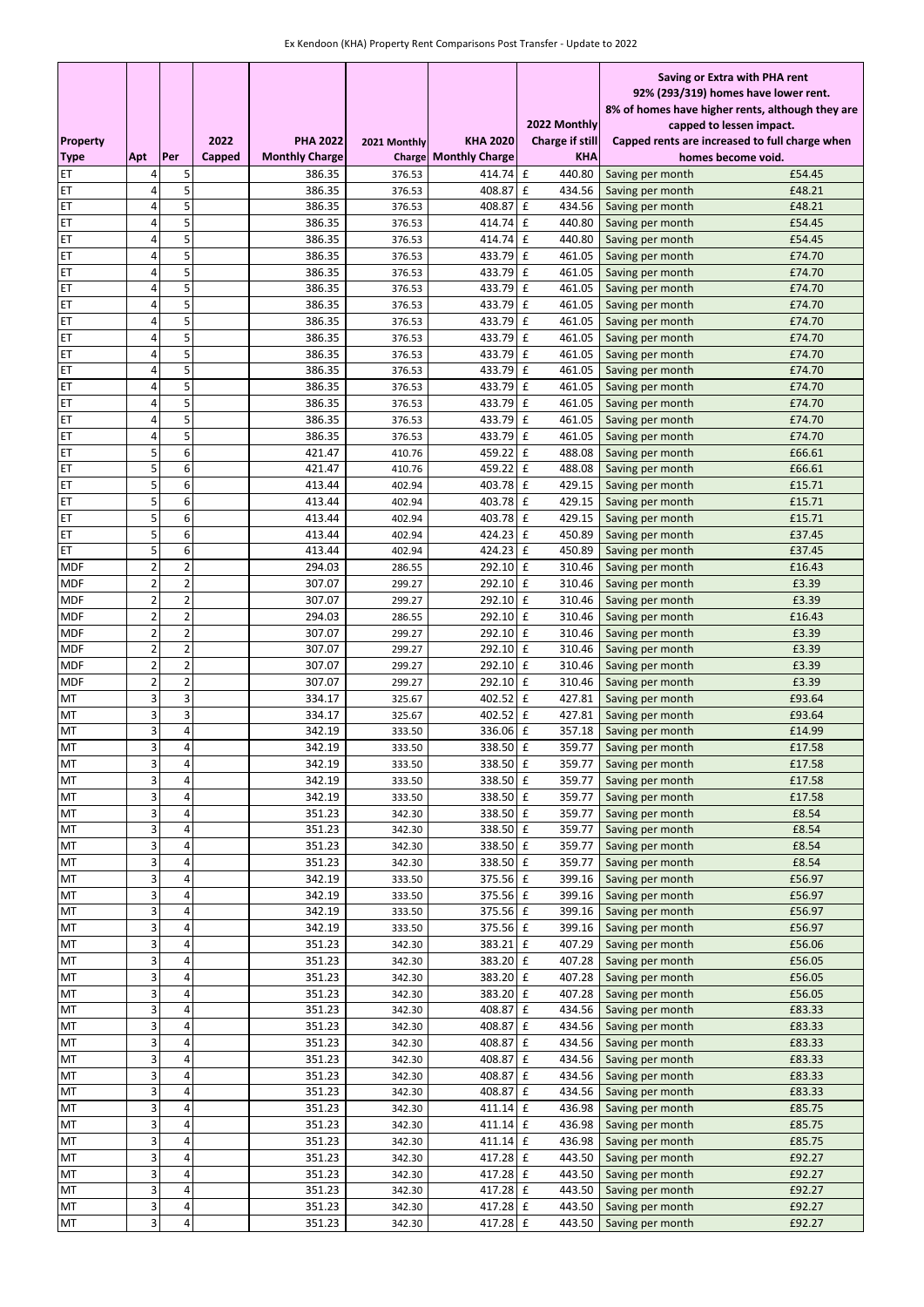|                        |        |        |        |                       |                  |                       |                        | Saving or Extra with PHA rent                    |
|------------------------|--------|--------|--------|-----------------------|------------------|-----------------------|------------------------|--------------------------------------------------|
|                        |        |        |        |                       |                  |                       |                        | 92% (293/319) homes have lower rent.             |
|                        |        |        |        |                       |                  |                       |                        | 8% of homes have higher rents, although they are |
|                        |        |        |        |                       |                  |                       | 2022 Monthly           | capped to lessen impact.                         |
| <b>Property</b>        |        |        | 2022   | <b>PHA 2022</b>       | 2021 Monthly     | <b>KHA 2020</b>       | <b>Charge if still</b> | Capped rents are increased to full charge when   |
| <b>Type</b>            | Apt    | Per    | Capped | <b>Monthly Charge</b> | Charge           | <b>Monthly Charge</b> | <b>KHA</b>             | homes become void.                               |
| МT                     | 4      | 5      |        | 378.32                | 368.71           | 385.72 £              | 409.96                 | £31.64<br>Saving per month                       |
| МT                     | 4      | 5      |        | 378.32                | 368.71           | 385.72 £              | 409.96                 | £31.64<br>Saving per month                       |
| MT                     | 4      | 5      |        | 378.32                | 368.71           | 385.72 £              | 409.96                 | £31.64<br>Saving per month                       |
| MT                     | 4      | 5      |        | 378.32                | 368.71           | 385.72                | 409.96<br>$\mathbf f$  | £31.64<br>Saving per month                       |
| MT                     | 4      | 5      |        | 378.32                | 368.71           | 385.72 £              | 409.96                 | £31.64<br>Saving per month                       |
| MT                     | 4      | 5      |        | 378.32                | 368.71           | 385.72                | $\mathbf f$<br>409.96  | £31.64<br>Saving per month                       |
| MT                     | 4      | 5      |        | 378.32                | 368.71           | 385.72                | $\mathbf f$<br>409.96  | £31.64<br>Saving per month                       |
| MT                     | 4      | 5      |        | 378.32                | 368.71           | 385.72                | $\mathbf f$<br>409.96  | £31.64<br>Saving per month                       |
| MT                     | 4      | 5      |        | 378.32                | 368.71           | 385.72                | $\mathbf f$<br>409.96  | £31.64<br>Saving per month                       |
| MT                     | 4      | 5      |        | 378.32                | 368.71           | 385.72                | $\mathbf f$<br>409.96  | Saving per month<br>£31.64                       |
| MT                     | 4      | 5      |        | 378.32                | 368.71           | 385.72                | $\mathbf f$<br>409.96  | £31.64<br>Saving per month                       |
| MT                     | 4      | 5      |        | 378.32                | 368.71           | 385.72                | £<br>409.96            | Saving per month<br>£31.64                       |
| MT                     | 4      | 5      |        | 378.32                | 368.71           | 389.26                | $\mathbf f$<br>413.72  | £35.40<br>Saving per month                       |
| MT                     | 4      | 5      |        | 378.32                | 368.71           | 389.26                | £<br>413.72            | £35.40<br>Saving per month                       |
| MT                     | 4      | 5      |        | 378.32                | 368.71           | 404.83 £              | 430.27                 | £51.95<br>Saving per month                       |
| MT                     | 4      | 5      |        | 378.32                | 368.71           | 404.83                | $\mathbf f$<br>430.27  | £51.95<br>Saving per month                       |
| MT                     | 4      | 5      |        | 378.32                | 368.71           | 383.20                | $\mathbf f$<br>407.28  | £28.96<br>Saving per month                       |
| MT                     | 4      | 5      |        | 378.32                | 368.71           | 408.87                | £<br>434.56            | £56.24<br>Saving per month                       |
| MT                     | 4      | 5      |        | 378.32                | 368.71           | 433.79 £              | 461.05                 | £82.73<br>Saving per month                       |
| MT                     | 4      | 5      |        | 378.32                | 368.71           | 433.79                | $\mathbf f$<br>461.05  | £82.73<br>Saving per month                       |
| MT                     | 4      | 5      |        | 378.32                | 368.71           | 433.79 £              | 461.05                 | £82.73<br>Saving per month                       |
| MT                     | 4      | 5      |        | 378.32                | 368.71           | 433.79                | $\mathbf f$<br>461.05  | £82.73<br>Saving per month                       |
| MT                     | 4      | 5      |        | 378.32                | 368.71           | 433.79                | $\mathbf{f}$<br>461.05 | £82.73<br>Saving per month                       |
| MT                     | 4      | 5      |        | 378.32                | 368.71           | 433.79                | $\mathbf f$<br>461.05  | £82.73<br>Saving per month                       |
| MT                     | 4      | 6      |        | 386.35                | 376.53           | 389.26 £              | 413.72                 | £27.37<br>Saving per month                       |
| МT                     | 4      | 6      |        | 386.35                | 376.53           | 389.26 £              | 413.72                 | £27.37<br>Saving per month                       |
| MT                     | 5      | 5      |        | 397.39                | 387.29           | 388.43 £              | 412.84                 | £15.45<br>Saving per month                       |
| MT                     | 5      | 6      |        | 405.41                | 395.11           | 385.72 £              | 409.96                 | £4.55<br>Saving per month                        |
| MT                     | 5      | 6      |        | 405.41                | 395.11           | 403.78                | $\mathbf f$<br>429.15  | £23.74<br>Saving per month                       |
| MT                     | 5      | 6      |        | 405.41                | 395.11           | 419.99                | $\mathbf f$<br>446.38  | £40.97<br>Saving per month                       |
| MT                     | 5      | 6      |        | 405.41                | 395.11           | 419.99                | $\mathbf f$<br>446.38  | £40.97<br>Saving per month                       |
| <b>SD</b>              | 3      | 4      |        | 363.27                | 354.04           | 408.87                | £<br>434.56            | £71.29<br>Saving per month                       |
| SD                     | 3      | 4      |        | 363.27                | 354.04           | 408.87                | £<br>434.56            | Saving per month<br>£71.29                       |
| SD                     | 3      | 4      |        | 363.27                | 354.04           | 408.87                | £<br>434.56            | £71.29<br>Saving per month                       |
| SD                     | 3      | 4      |        | 363.27                | 354.04           | 408.87                | 434.56<br>£            | £71.29<br>Saving per month                       |
| SD                     | 3      | 4      |        | 363.27                | 354.04           | 408.87                | $\mathbf f$<br>434.56  | £71.29<br>Saving per month                       |
| SD                     | 3      | 4      |        | 363.27                | 354.04           | $408.87$ £            |                        | 434.56 Saving per month<br>£71.29                |
| SD                     | 3      | 4      |        | 363.27                | 354.04           | 408.87                | $\mathbf f$<br>434.56  | £71.29<br>Saving per month                       |
| <b>SD</b>              | 3      | 4      |        | 363.27                | 354.04           | 408.87                | 434.56<br>£            | Saving per month<br>£71.29                       |
| <b>SD</b>              | 3      | 4      |        | 363.27                | 354.04           | 408.87 £              | 434.56                 | £71.29<br>Saving per month                       |
| <b>SD</b>              | 3      | 4      |        | 363.27                | 354.04           | 408.87                | 434.56<br>$\mathbf f$  | £71.29<br>Saving per month                       |
| <b>SD</b>              | 3      | 4      |        | 363.27                | 354.04           | 411.14 £              | 436.98                 | £73.71<br>Saving per month                       |
| <b>SD</b>              | 3      | 4      |        | 363.27                | 354.04           | 411.14 £              | 436.98                 | £73.71<br>Saving per month                       |
| <b>SD</b><br>SD        | 3<br>3 | 4<br>4 |        | 363.27                | 354.04           | 419.09 £              | 445.43                 | £82.16<br>Saving per month<br>£82.16             |
|                        |        |        |        | 363.27                | 354.04           | 419.09 £<br>417.28 £  | 445.43                 | Saving per month<br>£80.23                       |
| <b>SD</b>              | 3      | 4<br>4 |        | 363.27                | 354.04           | 417.28 £              | 443.50                 | Saving per month<br>£80.23                       |
| SD                     | 3<br>3 | 4      |        | 363.27                | 354.04           |                       | 443.50                 | Saving per month                                 |
| <b>SD</b><br><b>SD</b> | 4      | 5      |        | 363.27<br>390.36      | 354.04           | 417.28 £<br>415.12 f  | 443.50<br>441.21       | £80.23<br>Saving per month<br>£50.85             |
| <b>SD</b>              | 4      | 5      |        | 390.36                | 380.44<br>380.44 | 392.67 £              | 417.35                 | Saving per month<br>£26.99<br>Saving per month   |
| <b>SD</b>              |        | 5      |        |                       |                  | 392.67 £              | 417.35                 | £26.99                                           |
| <b>SD</b>              | 4<br>4 | 5      |        | 390.36<br>390.36      | 380.44<br>380.44 | 392.67 £              | 417.35                 | Saving per month<br>£26.99<br>Saving per month   |
| <b>SD</b>              | 4      | 5      |        | 390.36                | 380.44           | 392.67 £              | 417.35                 | £26.99                                           |
| SD                     | 4      | 5      |        | 390.36                | 380.44           | 392.67 £              | 417.35                 | Saving per month<br>£26.99<br>Saving per month   |
| <b>SD</b>              | 4      | 5      |        | 390.36                | 380.44           | 389.26 £              | 413.72                 | £23.36<br>Saving per month                       |
| <b>SD</b>              | 4      | 5      |        | 390.36                | 380.44           | 389.26 £              | 413.72                 | Saving per month<br>£23.36                       |
| SD                     | 4      | 5      |        | 390.36                | 380.44           | 389.26 £              | 413.72                 | £23.36<br>Saving per month                       |
| SD                     | 4      | 5      |        | 390.36                | 380.44           | 392.67 £              | 417.35                 | £26.99<br>Saving per month                       |
| SD                     | 4      | 5      |        | 390.36                | 380.44           | 392.67 £              | 417.35                 | £26.99<br>Saving per month                       |
| <b>SD</b>              | 4      | 5      |        | 390.36                | 380.44           | 408.87                | £<br>434.56            | £44.20<br>Saving per month                       |
| <b>SD</b>              | 4      | 5      |        | 390.36                | 380.44           | 408.87                | £<br>434.56            | £44.20<br>Saving per month                       |
| <b>SD</b>              | 4      | 5      |        | 390.36                | 380.44           | 414.74 £              | 440.80                 | £50.44<br>Saving per month                       |
| <b>SD</b>              | 4      | 5      |        | 390.36                | 380.44           | 408.87                | $\mathbf f$<br>434.56  | £44.20<br>Saving per month                       |
| <b>SD</b>              | 4      | 5      |        | 390.36                | 380.44           | 408.87                | $\mathbf f$<br>434.56  | £44.20<br>Saving per month                       |
| <b>SD</b>              | 4      | 5      |        | 390.36                | 380.44           | 408.87 £              | 434.56                 | £44.20<br>Saving per month                       |
|                        |        |        |        |                       |                  |                       |                        |                                                  |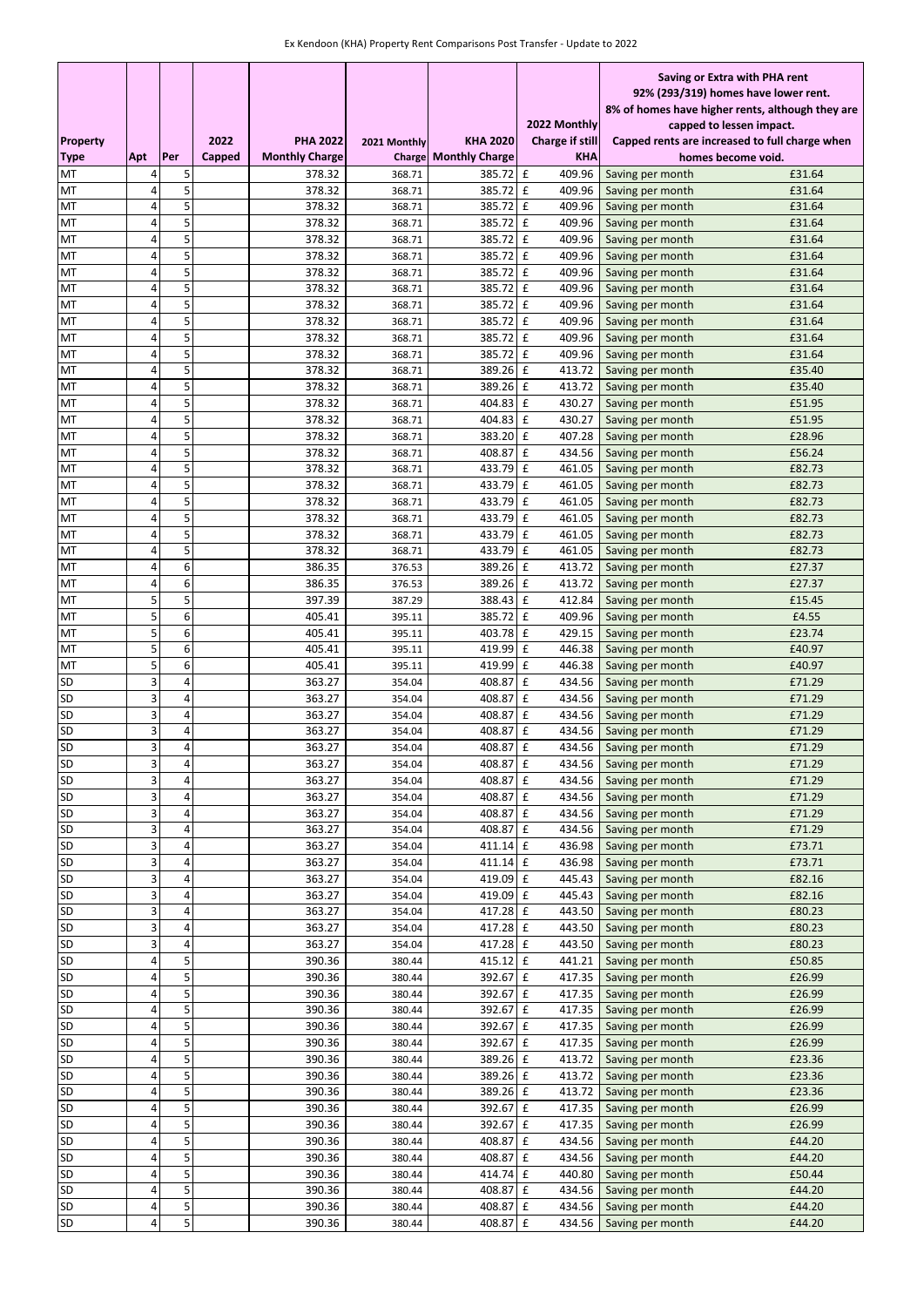| 92% (293/319) homes have lower rent.<br>8% of homes have higher rents, although they are<br>2022 Monthly<br>capped to lessen impact.<br>2022<br><b>PHA 2022</b><br><b>KHA 2020</b><br><b>Charge if still</b><br><b>Property</b><br>Capped rents are increased to full charge when<br>2021 Monthly<br>Apt<br>Per<br>Capped<br><b>Monthly Charge</b><br><b>Monthly Charge</b><br><b>Type</b><br><b>KHA</b><br>Charge<br>homes become void.<br><b>SD</b><br>5<br>$\mathbf f$<br>434.44<br>£44.08<br>390.36<br>380.44<br>408.75<br>4<br>Saving per month<br>5<br>4<br>414.74 £<br>£50.44<br>SD<br>390.36<br>380.44<br>440.80<br>Saving per month<br>5<br><b>SD</b><br>4<br>$\mathbf f$<br>440.80<br>£50.44<br>390.36<br>414.74<br>Saving per month<br>380.44<br>4<br>5<br>SD<br>390.36<br>£50.44<br>414.74<br>£<br>440.80<br>380.44<br>Saving per month<br>5<br>SD<br>4<br>£55.07<br>390.36<br>419.09<br>$\mathbf f$<br>445.43<br>380.44<br>Saving per month<br>5<br>4<br>SD<br>$\mathbf f$<br>£55.07<br>390.36<br>419.09<br>445.43<br>Saving per month<br>380.44<br>5<br>6<br>SD<br>424.23<br>$\mathbf f$<br>£33.43<br>417.46<br>406.85<br>450.89<br>Saving per month<br>5<br>6<br>SD<br>417.46<br>424.23<br>$\mathbf f$<br>450.89<br>£33.43<br>406.85<br>Saving per month<br>5<br>6<br><b>SD</b><br>417.46<br>430.55<br>£<br>457.61<br>£40.15<br>406.85<br>Saving per month<br>5<br>6<br>SD<br>$\mathbf f$<br>417.46<br>430.55<br>457.61<br>£40.15<br>406.85<br>Saving per month<br>5<br>6<br><b>SD</b><br>445.69 £<br>£56.24<br>417.46<br>406.85<br>473.70<br>Saving per month<br>5<br>6<br>SD<br>445.69<br>$\mathbf f$<br>417.46<br>406.85<br>473.70<br>Saving per month<br>£56.24<br>5<br>SD<br>6<br>417.46<br>445.69<br>$\mathbf f$<br>473.70<br>£56.24<br>406.85<br>Saving per month<br>5<br>SD<br>6<br>445.69<br>417.46<br>£<br>473.70<br>£56.24<br>406.85<br>Saving per month<br>5<br>6<br>£56.24<br>SD<br>445.69<br>Ι£<br>473.70<br>417.46<br>406.85<br>Saving per month<br>5<br>6<br>SD<br>417.46<br>445.69<br>$\mathbf f$<br>£56.24<br>406.85<br>473.70<br>Saving per month<br>5<br>6<br>SD<br>417.46<br>445.69<br>$\mathbf f$<br>473.70<br>£56.24<br>406.85<br>Saving per month<br>5<br>6<br>SD<br>445.69<br>$\mathbf f$<br>473.70<br>£56.24<br>417.46<br>406.85<br>Saving per month<br>6<br><b>SD</b><br>9<br>461.25<br>432.66<br>$\mathbf f$<br>459.85<br>$-£1.40$<br>Capped<br>442.66<br><b>Extra per month</b><br>6<br>SD<br>9<br>461.25<br>432.66<br>$\mathbf f$<br>459.85<br>$-£1.40$<br>Capped<br>442.66<br>Extra per month<br>$\overline{2}$<br>$\overline{2}$<br>300.05<br>344.64<br>Ι£<br>366.30<br>£66.25<br>292.42<br>Saving per month<br>Ten<br>$\overline{\mathbf{c}}$<br>$\overline{\mathbf{c}}$<br>300.05<br>344.64<br>$\mathbf f$<br>366.30<br>£66.25<br>292.42<br>Ten<br>Saving per month<br>$\overline{\mathbf{c}}$<br>$\overline{2}$<br>£66.25<br>344.64<br>$\mathbf f$<br>300.05<br>366.30<br>Saving per month<br>Ten<br>292.42<br>$\overline{2}$<br>$\overline{2}$<br>£66.25<br>344.64<br>$\mathbf f$<br>366.30<br>300.05<br>292.42<br>Saving per month<br>Ten<br>$\overline{\mathbf{c}}$<br>2<br>298.34<br>276.31<br>$\mathbf f$<br>293.67<br>$-£4.67$<br>Ten<br>Capped<br>286.31<br>Extra per month<br>$\overline{2}$<br>$\overline{\mathbf{c}}$<br>298.34<br>276.31<br>$\mathbf f$<br>293.67<br>$-£4.67$<br>286.31<br>Ten<br>Capped<br>Extra per month<br>$\overline{2}$<br>$\overline{2}$<br>292.10 £<br>£10.41<br>300.05<br>310.46<br>292.42<br>Saving per month<br>Ten<br>$\overline{2}$<br>$\overline{2}$<br>£10.41<br>300.05<br>292.10 £<br>310.46<br>292.42<br>Ten<br>Saving per month<br>$\overline{c}$<br>$\overline{2}$<br>£<br>300.05<br>316.94<br>336.86<br>£36.81<br>292.42<br>Saving per month<br>Ten<br>$\overline{c}$<br>$\overline{2}$<br>300.05<br>316.94<br>$\mathbf f$<br>336.86<br>£36.81<br>292.42<br>Saving per month<br>Ten<br>$\overline{c}$<br>$\overline{2}$<br>316.94 £<br>336.86<br>£36.81<br>300.05<br>292.42<br>Saving per month<br>Ten<br>$\overline{2}$<br>$\overline{c}$<br>316.94<br>$\mathbf f$<br>£36.81<br>300.05<br>292.42<br>336.86<br>Ten<br>Saving per month<br>$\overline{2}$<br>$\overline{2}$<br>327.79<br>$\mathbf f$<br>348.39<br>300.05<br>292.42<br>Saving per month<br>£48.34<br>Ten<br>$\overline{\mathbf{c}}$<br>$\overline{\mathbf{c}}$<br>300.05<br>323.25<br>$\mathbf f$<br>343.56<br>292.42<br>£43.51<br>Saving per month<br>Ten<br>$\overline{2}$<br>$\overline{\mathbf{c}}$<br>300.05<br>334.61<br>£<br>355.64<br>£55.59<br>292.42<br>Saving per month<br>Ten<br>$\overline{2}$<br>$\overline{2}$<br>334.61 £<br>300.05<br>355.64<br>£55.59<br>292.42<br>Ten<br>Saving per month<br>$305.91$ £<br>3<br>3<br>325.13 Extra per month<br>Ten<br>327.14<br>315.91<br>$-E2.01$<br>3<br>3<br>327.14<br>305.91 £<br>$-E2.01$<br>315.91<br>325.13<br>Extra per month<br>Ten<br>3<br>3<br>327.14<br>305.91 £<br>$-E2.01$<br>315.91<br>325.13<br>Extra per month<br>Ten<br>3<br>3<br>$-E2.01$<br>327.14<br>305.91 £<br>325.13<br>Extra per month<br>315.91<br>Ten<br>$\overline{3}$<br>3<br>327.14<br>305.91 £<br>325.13<br>$-E2.01$<br>315.91<br>Ten<br>Extra per month<br>3<br>3<br>323.14 £<br>£16.31<br>327.14<br>343.45<br>Saving per month<br>318.83<br>Ten<br>3<br>3<br>327.14<br>323.14 £<br>343.45<br>£16.31<br>Ten<br>318.83<br>Saving per month<br>3<br>3<br>327.14<br>323.14 £<br>343.45<br>Saving per month<br>£16.31<br>318.83<br>Ten<br>3<br>3<br>£16.31<br>327.14<br>318.83<br>323.14 £<br>343.45<br>Ten<br>Saving per month<br>3<br>3<br>323.14 £<br>£16.31<br>327.14<br>343.45<br>Saving per month<br>318.83<br>Ten<br>3<br>3<br>327.14<br>323.14 £<br>343.45<br>Saving per month<br>£16.31<br>318.83<br>Ten<br>3<br>3<br>323.14 £<br>£16.31<br>327.14<br>343.45<br>Saving per month<br>Ten<br>318.83<br>$\overline{\mathbf{3}}$<br>3<br>£16.31<br>327.14<br>318.83<br>323.14 £<br>343.45<br>Saving per month<br>Ten<br>3<br>3<br>327.14<br>323.14 £<br>343.45<br>£16.31<br>318.83<br>Saving per month<br>Ten<br>3<br>3<br>£16.31<br>327.14<br>318.83<br>323.14 £<br>343.45<br>Saving per month<br>Ten<br>$\overline{\mathbf{3}}$<br>$\overline{\mathbf{3}}$<br>327.14<br>323.14 £<br>Saving per month<br>£16.31<br>318.83<br>343.45<br>Ten<br>$\overline{\mathbf{3}}$<br>3<br>£9.72<br>327.14<br>316.94 £<br>336.86<br>Ten<br>318.83<br>Saving per month<br>3<br>3<br>£21.37<br>327.14<br>327.90 £<br>348.51<br>Saving per month<br>Ten<br>318.83<br>3<br>3<br>327.14<br>332.86 £<br>353.78<br>£26.64<br>318.83<br>Saving per month<br>Ten<br>3<br>3<br>327.14<br>318.83<br>332.86 £<br>353.78<br>Saving per month<br>£26.64<br>Ten<br>3<br>3<br>327.14<br>332.86 £<br>353.78<br>£26.64<br>318.83<br>Saving per month<br>Ten<br>3<br>3<br>327.14<br>332.86 £<br>353.78<br>£26.64<br>318.83<br>Saving per month<br>Ten<br>3<br>3<br>327.14<br>318.83<br>332.86 £<br>353.78<br>£26.64<br>Saving per month<br>Ten<br>3<br>3<br>327.14<br>344.60 £<br>366.25<br>£39.11<br>318.83<br>Saving per month<br>Ten<br>3<br>3<br>327.14<br>344.60 £<br>366.25<br>£39.11<br>318.83<br>Saving per month<br>Ten<br>3<br>3<br>327.14<br>318.83<br>344.60 £<br>366.25<br>£39.11<br>Saving per month<br>Ten<br>3<br>3<br>£39.11<br>327.14<br>344.60 £<br>366.25<br>Saving per month<br>318.83<br>Ten<br>3<br>3<br>327.14<br>344.60 £<br>366.25<br>£39.11<br>Ten<br>318.83<br>Saving per month<br>3<br>3<br>344.60 £<br>366.25<br>£39.11<br>327.14<br>Saving per month<br>Ten<br>318.83 |  |  |  |  | Saving or Extra with PHA rent |  |  |
|--------------------------------------------------------------------------------------------------------------------------------------------------------------------------------------------------------------------------------------------------------------------------------------------------------------------------------------------------------------------------------------------------------------------------------------------------------------------------------------------------------------------------------------------------------------------------------------------------------------------------------------------------------------------------------------------------------------------------------------------------------------------------------------------------------------------------------------------------------------------------------------------------------------------------------------------------------------------------------------------------------------------------------------------------------------------------------------------------------------------------------------------------------------------------------------------------------------------------------------------------------------------------------------------------------------------------------------------------------------------------------------------------------------------------------------------------------------------------------------------------------------------------------------------------------------------------------------------------------------------------------------------------------------------------------------------------------------------------------------------------------------------------------------------------------------------------------------------------------------------------------------------------------------------------------------------------------------------------------------------------------------------------------------------------------------------------------------------------------------------------------------------------------------------------------------------------------------------------------------------------------------------------------------------------------------------------------------------------------------------------------------------------------------------------------------------------------------------------------------------------------------------------------------------------------------------------------------------------------------------------------------------------------------------------------------------------------------------------------------------------------------------------------------------------------------------------------------------------------------------------------------------------------------------------------------------------------------------------------------------------------------------------------------------------------------------------------------------------------------------------------------------------------------------------------------------------------------------------------------------------------------------------------------------------------------------------------------------------------------------------------------------------------------------------------------------------------------------------------------------------------------------------------------------------------------------------------------------------------------------------------------------------------------------------------------------------------------------------------------------------------------------------------------------------------------------------------------------------------------------------------------------------------------------------------------------------------------------------------------------------------------------------------------------------------------------------------------------------------------------------------------------------------------------------------------------------------------------------------------------------------------------------------------------------------------------------------------------------------------------------------------------------------------------------------------------------------------------------------------------------------------------------------------------------------------------------------------------------------------------------------------------------------------------------------------------------------------------------------------------------------------------------------------------------------------------------------------------------------------------------------------------------------------------------------------------------------------------------------------------------------------------------------------------------------------------------------------------------------------------------------------------------------------------------------------------------------------------------------------------------------------------------------------------------------------------------------------------------------------------------------------------------------------------------------------------------------------------------------------------------------------------------------------------------------------------------------------------------------------------------------------------------------------------------------------------------------------------------------------------------------------------------------------------------------------------------------------------------------------------------------------------------------------------------------------------------------------------------------------------------------------------------------------------------------------------------------------------------------------------------------------------------------------------------------------------------------------------------------------------------------------------------------------------------------------------------------------------------------------------------------------------------------------------------------------------------------------------------------------------------------------------------------------------------------------------------------------------------------------------------------------------------------------------------------------------------------------------------------------------------------------------------------------------------------------------------------------------------------------------------------------------------------------------------------------------------------------------------------------------------------------------------------------------------------------------------------------------------------------------------------------------------------------------------------------------------------------------------------------------------------------------------------------------------------------------------------------------------------------------------------------------------------------------------------------------------------------------------|--|--|--|--|-------------------------------|--|--|
|                                                                                                                                                                                                                                                                                                                                                                                                                                                                                                                                                                                                                                                                                                                                                                                                                                                                                                                                                                                                                                                                                                                                                                                                                                                                                                                                                                                                                                                                                                                                                                                                                                                                                                                                                                                                                                                                                                                                                                                                                                                                                                                                                                                                                                                                                                                                                                                                                                                                                                                                                                                                                                                                                                                                                                                                                                                                                                                                                                                                                                                                                                                                                                                                                                                                                                                                                                                                                                                                                                                                                                                                                                                                                                                                                                                                                                                                                                                                                                                                                                                                                                                                                                                                                                                                                                                                                                                                                                                                                                                                                                                                                                                                                                                                                                                                                                                                                                                                                                                                                                                                                                                                                                                                                                                                                                                                                                                                                                                                                                                                                                                                                                                                                                                                                                                                                                                                                                                                                                                                                                                                                                                                                                                                                                                                                                                                                                                                                                                                                                                                                                                                                                                                                                                                                                                                                                                                                                                                                                                                                                                                                                                                                                                                                                                                                                                                                                                                                                                                          |  |  |  |  |                               |  |  |
|                                                                                                                                                                                                                                                                                                                                                                                                                                                                                                                                                                                                                                                                                                                                                                                                                                                                                                                                                                                                                                                                                                                                                                                                                                                                                                                                                                                                                                                                                                                                                                                                                                                                                                                                                                                                                                                                                                                                                                                                                                                                                                                                                                                                                                                                                                                                                                                                                                                                                                                                                                                                                                                                                                                                                                                                                                                                                                                                                                                                                                                                                                                                                                                                                                                                                                                                                                                                                                                                                                                                                                                                                                                                                                                                                                                                                                                                                                                                                                                                                                                                                                                                                                                                                                                                                                                                                                                                                                                                                                                                                                                                                                                                                                                                                                                                                                                                                                                                                                                                                                                                                                                                                                                                                                                                                                                                                                                                                                                                                                                                                                                                                                                                                                                                                                                                                                                                                                                                                                                                                                                                                                                                                                                                                                                                                                                                                                                                                                                                                                                                                                                                                                                                                                                                                                                                                                                                                                                                                                                                                                                                                                                                                                                                                                                                                                                                                                                                                                                                          |  |  |  |  |                               |  |  |
|                                                                                                                                                                                                                                                                                                                                                                                                                                                                                                                                                                                                                                                                                                                                                                                                                                                                                                                                                                                                                                                                                                                                                                                                                                                                                                                                                                                                                                                                                                                                                                                                                                                                                                                                                                                                                                                                                                                                                                                                                                                                                                                                                                                                                                                                                                                                                                                                                                                                                                                                                                                                                                                                                                                                                                                                                                                                                                                                                                                                                                                                                                                                                                                                                                                                                                                                                                                                                                                                                                                                                                                                                                                                                                                                                                                                                                                                                                                                                                                                                                                                                                                                                                                                                                                                                                                                                                                                                                                                                                                                                                                                                                                                                                                                                                                                                                                                                                                                                                                                                                                                                                                                                                                                                                                                                                                                                                                                                                                                                                                                                                                                                                                                                                                                                                                                                                                                                                                                                                                                                                                                                                                                                                                                                                                                                                                                                                                                                                                                                                                                                                                                                                                                                                                                                                                                                                                                                                                                                                                                                                                                                                                                                                                                                                                                                                                                                                                                                                                                          |  |  |  |  |                               |  |  |
|                                                                                                                                                                                                                                                                                                                                                                                                                                                                                                                                                                                                                                                                                                                                                                                                                                                                                                                                                                                                                                                                                                                                                                                                                                                                                                                                                                                                                                                                                                                                                                                                                                                                                                                                                                                                                                                                                                                                                                                                                                                                                                                                                                                                                                                                                                                                                                                                                                                                                                                                                                                                                                                                                                                                                                                                                                                                                                                                                                                                                                                                                                                                                                                                                                                                                                                                                                                                                                                                                                                                                                                                                                                                                                                                                                                                                                                                                                                                                                                                                                                                                                                                                                                                                                                                                                                                                                                                                                                                                                                                                                                                                                                                                                                                                                                                                                                                                                                                                                                                                                                                                                                                                                                                                                                                                                                                                                                                                                                                                                                                                                                                                                                                                                                                                                                                                                                                                                                                                                                                                                                                                                                                                                                                                                                                                                                                                                                                                                                                                                                                                                                                                                                                                                                                                                                                                                                                                                                                                                                                                                                                                                                                                                                                                                                                                                                                                                                                                                                                          |  |  |  |  |                               |  |  |
|                                                                                                                                                                                                                                                                                                                                                                                                                                                                                                                                                                                                                                                                                                                                                                                                                                                                                                                                                                                                                                                                                                                                                                                                                                                                                                                                                                                                                                                                                                                                                                                                                                                                                                                                                                                                                                                                                                                                                                                                                                                                                                                                                                                                                                                                                                                                                                                                                                                                                                                                                                                                                                                                                                                                                                                                                                                                                                                                                                                                                                                                                                                                                                                                                                                                                                                                                                                                                                                                                                                                                                                                                                                                                                                                                                                                                                                                                                                                                                                                                                                                                                                                                                                                                                                                                                                                                                                                                                                                                                                                                                                                                                                                                                                                                                                                                                                                                                                                                                                                                                                                                                                                                                                                                                                                                                                                                                                                                                                                                                                                                                                                                                                                                                                                                                                                                                                                                                                                                                                                                                                                                                                                                                                                                                                                                                                                                                                                                                                                                                                                                                                                                                                                                                                                                                                                                                                                                                                                                                                                                                                                                                                                                                                                                                                                                                                                                                                                                                                                          |  |  |  |  |                               |  |  |
|                                                                                                                                                                                                                                                                                                                                                                                                                                                                                                                                                                                                                                                                                                                                                                                                                                                                                                                                                                                                                                                                                                                                                                                                                                                                                                                                                                                                                                                                                                                                                                                                                                                                                                                                                                                                                                                                                                                                                                                                                                                                                                                                                                                                                                                                                                                                                                                                                                                                                                                                                                                                                                                                                                                                                                                                                                                                                                                                                                                                                                                                                                                                                                                                                                                                                                                                                                                                                                                                                                                                                                                                                                                                                                                                                                                                                                                                                                                                                                                                                                                                                                                                                                                                                                                                                                                                                                                                                                                                                                                                                                                                                                                                                                                                                                                                                                                                                                                                                                                                                                                                                                                                                                                                                                                                                                                                                                                                                                                                                                                                                                                                                                                                                                                                                                                                                                                                                                                                                                                                                                                                                                                                                                                                                                                                                                                                                                                                                                                                                                                                                                                                                                                                                                                                                                                                                                                                                                                                                                                                                                                                                                                                                                                                                                                                                                                                                                                                                                                                          |  |  |  |  |                               |  |  |
|                                                                                                                                                                                                                                                                                                                                                                                                                                                                                                                                                                                                                                                                                                                                                                                                                                                                                                                                                                                                                                                                                                                                                                                                                                                                                                                                                                                                                                                                                                                                                                                                                                                                                                                                                                                                                                                                                                                                                                                                                                                                                                                                                                                                                                                                                                                                                                                                                                                                                                                                                                                                                                                                                                                                                                                                                                                                                                                                                                                                                                                                                                                                                                                                                                                                                                                                                                                                                                                                                                                                                                                                                                                                                                                                                                                                                                                                                                                                                                                                                                                                                                                                                                                                                                                                                                                                                                                                                                                                                                                                                                                                                                                                                                                                                                                                                                                                                                                                                                                                                                                                                                                                                                                                                                                                                                                                                                                                                                                                                                                                                                                                                                                                                                                                                                                                                                                                                                                                                                                                                                                                                                                                                                                                                                                                                                                                                                                                                                                                                                                                                                                                                                                                                                                                                                                                                                                                                                                                                                                                                                                                                                                                                                                                                                                                                                                                                                                                                                                                          |  |  |  |  |                               |  |  |
|                                                                                                                                                                                                                                                                                                                                                                                                                                                                                                                                                                                                                                                                                                                                                                                                                                                                                                                                                                                                                                                                                                                                                                                                                                                                                                                                                                                                                                                                                                                                                                                                                                                                                                                                                                                                                                                                                                                                                                                                                                                                                                                                                                                                                                                                                                                                                                                                                                                                                                                                                                                                                                                                                                                                                                                                                                                                                                                                                                                                                                                                                                                                                                                                                                                                                                                                                                                                                                                                                                                                                                                                                                                                                                                                                                                                                                                                                                                                                                                                                                                                                                                                                                                                                                                                                                                                                                                                                                                                                                                                                                                                                                                                                                                                                                                                                                                                                                                                                                                                                                                                                                                                                                                                                                                                                                                                                                                                                                                                                                                                                                                                                                                                                                                                                                                                                                                                                                                                                                                                                                                                                                                                                                                                                                                                                                                                                                                                                                                                                                                                                                                                                                                                                                                                                                                                                                                                                                                                                                                                                                                                                                                                                                                                                                                                                                                                                                                                                                                                          |  |  |  |  |                               |  |  |
|                                                                                                                                                                                                                                                                                                                                                                                                                                                                                                                                                                                                                                                                                                                                                                                                                                                                                                                                                                                                                                                                                                                                                                                                                                                                                                                                                                                                                                                                                                                                                                                                                                                                                                                                                                                                                                                                                                                                                                                                                                                                                                                                                                                                                                                                                                                                                                                                                                                                                                                                                                                                                                                                                                                                                                                                                                                                                                                                                                                                                                                                                                                                                                                                                                                                                                                                                                                                                                                                                                                                                                                                                                                                                                                                                                                                                                                                                                                                                                                                                                                                                                                                                                                                                                                                                                                                                                                                                                                                                                                                                                                                                                                                                                                                                                                                                                                                                                                                                                                                                                                                                                                                                                                                                                                                                                                                                                                                                                                                                                                                                                                                                                                                                                                                                                                                                                                                                                                                                                                                                                                                                                                                                                                                                                                                                                                                                                                                                                                                                                                                                                                                                                                                                                                                                                                                                                                                                                                                                                                                                                                                                                                                                                                                                                                                                                                                                                                                                                                                          |  |  |  |  |                               |  |  |
|                                                                                                                                                                                                                                                                                                                                                                                                                                                                                                                                                                                                                                                                                                                                                                                                                                                                                                                                                                                                                                                                                                                                                                                                                                                                                                                                                                                                                                                                                                                                                                                                                                                                                                                                                                                                                                                                                                                                                                                                                                                                                                                                                                                                                                                                                                                                                                                                                                                                                                                                                                                                                                                                                                                                                                                                                                                                                                                                                                                                                                                                                                                                                                                                                                                                                                                                                                                                                                                                                                                                                                                                                                                                                                                                                                                                                                                                                                                                                                                                                                                                                                                                                                                                                                                                                                                                                                                                                                                                                                                                                                                                                                                                                                                                                                                                                                                                                                                                                                                                                                                                                                                                                                                                                                                                                                                                                                                                                                                                                                                                                                                                                                                                                                                                                                                                                                                                                                                                                                                                                                                                                                                                                                                                                                                                                                                                                                                                                                                                                                                                                                                                                                                                                                                                                                                                                                                                                                                                                                                                                                                                                                                                                                                                                                                                                                                                                                                                                                                                          |  |  |  |  |                               |  |  |
|                                                                                                                                                                                                                                                                                                                                                                                                                                                                                                                                                                                                                                                                                                                                                                                                                                                                                                                                                                                                                                                                                                                                                                                                                                                                                                                                                                                                                                                                                                                                                                                                                                                                                                                                                                                                                                                                                                                                                                                                                                                                                                                                                                                                                                                                                                                                                                                                                                                                                                                                                                                                                                                                                                                                                                                                                                                                                                                                                                                                                                                                                                                                                                                                                                                                                                                                                                                                                                                                                                                                                                                                                                                                                                                                                                                                                                                                                                                                                                                                                                                                                                                                                                                                                                                                                                                                                                                                                                                                                                                                                                                                                                                                                                                                                                                                                                                                                                                                                                                                                                                                                                                                                                                                                                                                                                                                                                                                                                                                                                                                                                                                                                                                                                                                                                                                                                                                                                                                                                                                                                                                                                                                                                                                                                                                                                                                                                                                                                                                                                                                                                                                                                                                                                                                                                                                                                                                                                                                                                                                                                                                                                                                                                                                                                                                                                                                                                                                                                                                          |  |  |  |  |                               |  |  |
|                                                                                                                                                                                                                                                                                                                                                                                                                                                                                                                                                                                                                                                                                                                                                                                                                                                                                                                                                                                                                                                                                                                                                                                                                                                                                                                                                                                                                                                                                                                                                                                                                                                                                                                                                                                                                                                                                                                                                                                                                                                                                                                                                                                                                                                                                                                                                                                                                                                                                                                                                                                                                                                                                                                                                                                                                                                                                                                                                                                                                                                                                                                                                                                                                                                                                                                                                                                                                                                                                                                                                                                                                                                                                                                                                                                                                                                                                                                                                                                                                                                                                                                                                                                                                                                                                                                                                                                                                                                                                                                                                                                                                                                                                                                                                                                                                                                                                                                                                                                                                                                                                                                                                                                                                                                                                                                                                                                                                                                                                                                                                                                                                                                                                                                                                                                                                                                                                                                                                                                                                                                                                                                                                                                                                                                                                                                                                                                                                                                                                                                                                                                                                                                                                                                                                                                                                                                                                                                                                                                                                                                                                                                                                                                                                                                                                                                                                                                                                                                                          |  |  |  |  |                               |  |  |
|                                                                                                                                                                                                                                                                                                                                                                                                                                                                                                                                                                                                                                                                                                                                                                                                                                                                                                                                                                                                                                                                                                                                                                                                                                                                                                                                                                                                                                                                                                                                                                                                                                                                                                                                                                                                                                                                                                                                                                                                                                                                                                                                                                                                                                                                                                                                                                                                                                                                                                                                                                                                                                                                                                                                                                                                                                                                                                                                                                                                                                                                                                                                                                                                                                                                                                                                                                                                                                                                                                                                                                                                                                                                                                                                                                                                                                                                                                                                                                                                                                                                                                                                                                                                                                                                                                                                                                                                                                                                                                                                                                                                                                                                                                                                                                                                                                                                                                                                                                                                                                                                                                                                                                                                                                                                                                                                                                                                                                                                                                                                                                                                                                                                                                                                                                                                                                                                                                                                                                                                                                                                                                                                                                                                                                                                                                                                                                                                                                                                                                                                                                                                                                                                                                                                                                                                                                                                                                                                                                                                                                                                                                                                                                                                                                                                                                                                                                                                                                                                          |  |  |  |  |                               |  |  |
|                                                                                                                                                                                                                                                                                                                                                                                                                                                                                                                                                                                                                                                                                                                                                                                                                                                                                                                                                                                                                                                                                                                                                                                                                                                                                                                                                                                                                                                                                                                                                                                                                                                                                                                                                                                                                                                                                                                                                                                                                                                                                                                                                                                                                                                                                                                                                                                                                                                                                                                                                                                                                                                                                                                                                                                                                                                                                                                                                                                                                                                                                                                                                                                                                                                                                                                                                                                                                                                                                                                                                                                                                                                                                                                                                                                                                                                                                                                                                                                                                                                                                                                                                                                                                                                                                                                                                                                                                                                                                                                                                                                                                                                                                                                                                                                                                                                                                                                                                                                                                                                                                                                                                                                                                                                                                                                                                                                                                                                                                                                                                                                                                                                                                                                                                                                                                                                                                                                                                                                                                                                                                                                                                                                                                                                                                                                                                                                                                                                                                                                                                                                                                                                                                                                                                                                                                                                                                                                                                                                                                                                                                                                                                                                                                                                                                                                                                                                                                                                                          |  |  |  |  |                               |  |  |
|                                                                                                                                                                                                                                                                                                                                                                                                                                                                                                                                                                                                                                                                                                                                                                                                                                                                                                                                                                                                                                                                                                                                                                                                                                                                                                                                                                                                                                                                                                                                                                                                                                                                                                                                                                                                                                                                                                                                                                                                                                                                                                                                                                                                                                                                                                                                                                                                                                                                                                                                                                                                                                                                                                                                                                                                                                                                                                                                                                                                                                                                                                                                                                                                                                                                                                                                                                                                                                                                                                                                                                                                                                                                                                                                                                                                                                                                                                                                                                                                                                                                                                                                                                                                                                                                                                                                                                                                                                                                                                                                                                                                                                                                                                                                                                                                                                                                                                                                                                                                                                                                                                                                                                                                                                                                                                                                                                                                                                                                                                                                                                                                                                                                                                                                                                                                                                                                                                                                                                                                                                                                                                                                                                                                                                                                                                                                                                                                                                                                                                                                                                                                                                                                                                                                                                                                                                                                                                                                                                                                                                                                                                                                                                                                                                                                                                                                                                                                                                                                          |  |  |  |  |                               |  |  |
|                                                                                                                                                                                                                                                                                                                                                                                                                                                                                                                                                                                                                                                                                                                                                                                                                                                                                                                                                                                                                                                                                                                                                                                                                                                                                                                                                                                                                                                                                                                                                                                                                                                                                                                                                                                                                                                                                                                                                                                                                                                                                                                                                                                                                                                                                                                                                                                                                                                                                                                                                                                                                                                                                                                                                                                                                                                                                                                                                                                                                                                                                                                                                                                                                                                                                                                                                                                                                                                                                                                                                                                                                                                                                                                                                                                                                                                                                                                                                                                                                                                                                                                                                                                                                                                                                                                                                                                                                                                                                                                                                                                                                                                                                                                                                                                                                                                                                                                                                                                                                                                                                                                                                                                                                                                                                                                                                                                                                                                                                                                                                                                                                                                                                                                                                                                                                                                                                                                                                                                                                                                                                                                                                                                                                                                                                                                                                                                                                                                                                                                                                                                                                                                                                                                                                                                                                                                                                                                                                                                                                                                                                                                                                                                                                                                                                                                                                                                                                                                                          |  |  |  |  |                               |  |  |
|                                                                                                                                                                                                                                                                                                                                                                                                                                                                                                                                                                                                                                                                                                                                                                                                                                                                                                                                                                                                                                                                                                                                                                                                                                                                                                                                                                                                                                                                                                                                                                                                                                                                                                                                                                                                                                                                                                                                                                                                                                                                                                                                                                                                                                                                                                                                                                                                                                                                                                                                                                                                                                                                                                                                                                                                                                                                                                                                                                                                                                                                                                                                                                                                                                                                                                                                                                                                                                                                                                                                                                                                                                                                                                                                                                                                                                                                                                                                                                                                                                                                                                                                                                                                                                                                                                                                                                                                                                                                                                                                                                                                                                                                                                                                                                                                                                                                                                                                                                                                                                                                                                                                                                                                                                                                                                                                                                                                                                                                                                                                                                                                                                                                                                                                                                                                                                                                                                                                                                                                                                                                                                                                                                                                                                                                                                                                                                                                                                                                                                                                                                                                                                                                                                                                                                                                                                                                                                                                                                                                                                                                                                                                                                                                                                                                                                                                                                                                                                                                          |  |  |  |  |                               |  |  |
|                                                                                                                                                                                                                                                                                                                                                                                                                                                                                                                                                                                                                                                                                                                                                                                                                                                                                                                                                                                                                                                                                                                                                                                                                                                                                                                                                                                                                                                                                                                                                                                                                                                                                                                                                                                                                                                                                                                                                                                                                                                                                                                                                                                                                                                                                                                                                                                                                                                                                                                                                                                                                                                                                                                                                                                                                                                                                                                                                                                                                                                                                                                                                                                                                                                                                                                                                                                                                                                                                                                                                                                                                                                                                                                                                                                                                                                                                                                                                                                                                                                                                                                                                                                                                                                                                                                                                                                                                                                                                                                                                                                                                                                                                                                                                                                                                                                                                                                                                                                                                                                                                                                                                                                                                                                                                                                                                                                                                                                                                                                                                                                                                                                                                                                                                                                                                                                                                                                                                                                                                                                                                                                                                                                                                                                                                                                                                                                                                                                                                                                                                                                                                                                                                                                                                                                                                                                                                                                                                                                                                                                                                                                                                                                                                                                                                                                                                                                                                                                                          |  |  |  |  |                               |  |  |
|                                                                                                                                                                                                                                                                                                                                                                                                                                                                                                                                                                                                                                                                                                                                                                                                                                                                                                                                                                                                                                                                                                                                                                                                                                                                                                                                                                                                                                                                                                                                                                                                                                                                                                                                                                                                                                                                                                                                                                                                                                                                                                                                                                                                                                                                                                                                                                                                                                                                                                                                                                                                                                                                                                                                                                                                                                                                                                                                                                                                                                                                                                                                                                                                                                                                                                                                                                                                                                                                                                                                                                                                                                                                                                                                                                                                                                                                                                                                                                                                                                                                                                                                                                                                                                                                                                                                                                                                                                                                                                                                                                                                                                                                                                                                                                                                                                                                                                                                                                                                                                                                                                                                                                                                                                                                                                                                                                                                                                                                                                                                                                                                                                                                                                                                                                                                                                                                                                                                                                                                                                                                                                                                                                                                                                                                                                                                                                                                                                                                                                                                                                                                                                                                                                                                                                                                                                                                                                                                                                                                                                                                                                                                                                                                                                                                                                                                                                                                                                                                          |  |  |  |  |                               |  |  |
|                                                                                                                                                                                                                                                                                                                                                                                                                                                                                                                                                                                                                                                                                                                                                                                                                                                                                                                                                                                                                                                                                                                                                                                                                                                                                                                                                                                                                                                                                                                                                                                                                                                                                                                                                                                                                                                                                                                                                                                                                                                                                                                                                                                                                                                                                                                                                                                                                                                                                                                                                                                                                                                                                                                                                                                                                                                                                                                                                                                                                                                                                                                                                                                                                                                                                                                                                                                                                                                                                                                                                                                                                                                                                                                                                                                                                                                                                                                                                                                                                                                                                                                                                                                                                                                                                                                                                                                                                                                                                                                                                                                                                                                                                                                                                                                                                                                                                                                                                                                                                                                                                                                                                                                                                                                                                                                                                                                                                                                                                                                                                                                                                                                                                                                                                                                                                                                                                                                                                                                                                                                                                                                                                                                                                                                                                                                                                                                                                                                                                                                                                                                                                                                                                                                                                                                                                                                                                                                                                                                                                                                                                                                                                                                                                                                                                                                                                                                                                                                                          |  |  |  |  |                               |  |  |
|                                                                                                                                                                                                                                                                                                                                                                                                                                                                                                                                                                                                                                                                                                                                                                                                                                                                                                                                                                                                                                                                                                                                                                                                                                                                                                                                                                                                                                                                                                                                                                                                                                                                                                                                                                                                                                                                                                                                                                                                                                                                                                                                                                                                                                                                                                                                                                                                                                                                                                                                                                                                                                                                                                                                                                                                                                                                                                                                                                                                                                                                                                                                                                                                                                                                                                                                                                                                                                                                                                                                                                                                                                                                                                                                                                                                                                                                                                                                                                                                                                                                                                                                                                                                                                                                                                                                                                                                                                                                                                                                                                                                                                                                                                                                                                                                                                                                                                                                                                                                                                                                                                                                                                                                                                                                                                                                                                                                                                                                                                                                                                                                                                                                                                                                                                                                                                                                                                                                                                                                                                                                                                                                                                                                                                                                                                                                                                                                                                                                                                                                                                                                                                                                                                                                                                                                                                                                                                                                                                                                                                                                                                                                                                                                                                                                                                                                                                                                                                                                          |  |  |  |  |                               |  |  |
|                                                                                                                                                                                                                                                                                                                                                                                                                                                                                                                                                                                                                                                                                                                                                                                                                                                                                                                                                                                                                                                                                                                                                                                                                                                                                                                                                                                                                                                                                                                                                                                                                                                                                                                                                                                                                                                                                                                                                                                                                                                                                                                                                                                                                                                                                                                                                                                                                                                                                                                                                                                                                                                                                                                                                                                                                                                                                                                                                                                                                                                                                                                                                                                                                                                                                                                                                                                                                                                                                                                                                                                                                                                                                                                                                                                                                                                                                                                                                                                                                                                                                                                                                                                                                                                                                                                                                                                                                                                                                                                                                                                                                                                                                                                                                                                                                                                                                                                                                                                                                                                                                                                                                                                                                                                                                                                                                                                                                                                                                                                                                                                                                                                                                                                                                                                                                                                                                                                                                                                                                                                                                                                                                                                                                                                                                                                                                                                                                                                                                                                                                                                                                                                                                                                                                                                                                                                                                                                                                                                                                                                                                                                                                                                                                                                                                                                                                                                                                                                                          |  |  |  |  |                               |  |  |
|                                                                                                                                                                                                                                                                                                                                                                                                                                                                                                                                                                                                                                                                                                                                                                                                                                                                                                                                                                                                                                                                                                                                                                                                                                                                                                                                                                                                                                                                                                                                                                                                                                                                                                                                                                                                                                                                                                                                                                                                                                                                                                                                                                                                                                                                                                                                                                                                                                                                                                                                                                                                                                                                                                                                                                                                                                                                                                                                                                                                                                                                                                                                                                                                                                                                                                                                                                                                                                                                                                                                                                                                                                                                                                                                                                                                                                                                                                                                                                                                                                                                                                                                                                                                                                                                                                                                                                                                                                                                                                                                                                                                                                                                                                                                                                                                                                                                                                                                                                                                                                                                                                                                                                                                                                                                                                                                                                                                                                                                                                                                                                                                                                                                                                                                                                                                                                                                                                                                                                                                                                                                                                                                                                                                                                                                                                                                                                                                                                                                                                                                                                                                                                                                                                                                                                                                                                                                                                                                                                                                                                                                                                                                                                                                                                                                                                                                                                                                                                                                          |  |  |  |  |                               |  |  |
|                                                                                                                                                                                                                                                                                                                                                                                                                                                                                                                                                                                                                                                                                                                                                                                                                                                                                                                                                                                                                                                                                                                                                                                                                                                                                                                                                                                                                                                                                                                                                                                                                                                                                                                                                                                                                                                                                                                                                                                                                                                                                                                                                                                                                                                                                                                                                                                                                                                                                                                                                                                                                                                                                                                                                                                                                                                                                                                                                                                                                                                                                                                                                                                                                                                                                                                                                                                                                                                                                                                                                                                                                                                                                                                                                                                                                                                                                                                                                                                                                                                                                                                                                                                                                                                                                                                                                                                                                                                                                                                                                                                                                                                                                                                                                                                                                                                                                                                                                                                                                                                                                                                                                                                                                                                                                                                                                                                                                                                                                                                                                                                                                                                                                                                                                                                                                                                                                                                                                                                                                                                                                                                                                                                                                                                                                                                                                                                                                                                                                                                                                                                                                                                                                                                                                                                                                                                                                                                                                                                                                                                                                                                                                                                                                                                                                                                                                                                                                                                                          |  |  |  |  |                               |  |  |
|                                                                                                                                                                                                                                                                                                                                                                                                                                                                                                                                                                                                                                                                                                                                                                                                                                                                                                                                                                                                                                                                                                                                                                                                                                                                                                                                                                                                                                                                                                                                                                                                                                                                                                                                                                                                                                                                                                                                                                                                                                                                                                                                                                                                                                                                                                                                                                                                                                                                                                                                                                                                                                                                                                                                                                                                                                                                                                                                                                                                                                                                                                                                                                                                                                                                                                                                                                                                                                                                                                                                                                                                                                                                                                                                                                                                                                                                                                                                                                                                                                                                                                                                                                                                                                                                                                                                                                                                                                                                                                                                                                                                                                                                                                                                                                                                                                                                                                                                                                                                                                                                                                                                                                                                                                                                                                                                                                                                                                                                                                                                                                                                                                                                                                                                                                                                                                                                                                                                                                                                                                                                                                                                                                                                                                                                                                                                                                                                                                                                                                                                                                                                                                                                                                                                                                                                                                                                                                                                                                                                                                                                                                                                                                                                                                                                                                                                                                                                                                                                          |  |  |  |  |                               |  |  |
|                                                                                                                                                                                                                                                                                                                                                                                                                                                                                                                                                                                                                                                                                                                                                                                                                                                                                                                                                                                                                                                                                                                                                                                                                                                                                                                                                                                                                                                                                                                                                                                                                                                                                                                                                                                                                                                                                                                                                                                                                                                                                                                                                                                                                                                                                                                                                                                                                                                                                                                                                                                                                                                                                                                                                                                                                                                                                                                                                                                                                                                                                                                                                                                                                                                                                                                                                                                                                                                                                                                                                                                                                                                                                                                                                                                                                                                                                                                                                                                                                                                                                                                                                                                                                                                                                                                                                                                                                                                                                                                                                                                                                                                                                                                                                                                                                                                                                                                                                                                                                                                                                                                                                                                                                                                                                                                                                                                                                                                                                                                                                                                                                                                                                                                                                                                                                                                                                                                                                                                                                                                                                                                                                                                                                                                                                                                                                                                                                                                                                                                                                                                                                                                                                                                                                                                                                                                                                                                                                                                                                                                                                                                                                                                                                                                                                                                                                                                                                                                                          |  |  |  |  |                               |  |  |
|                                                                                                                                                                                                                                                                                                                                                                                                                                                                                                                                                                                                                                                                                                                                                                                                                                                                                                                                                                                                                                                                                                                                                                                                                                                                                                                                                                                                                                                                                                                                                                                                                                                                                                                                                                                                                                                                                                                                                                                                                                                                                                                                                                                                                                                                                                                                                                                                                                                                                                                                                                                                                                                                                                                                                                                                                                                                                                                                                                                                                                                                                                                                                                                                                                                                                                                                                                                                                                                                                                                                                                                                                                                                                                                                                                                                                                                                                                                                                                                                                                                                                                                                                                                                                                                                                                                                                                                                                                                                                                                                                                                                                                                                                                                                                                                                                                                                                                                                                                                                                                                                                                                                                                                                                                                                                                                                                                                                                                                                                                                                                                                                                                                                                                                                                                                                                                                                                                                                                                                                                                                                                                                                                                                                                                                                                                                                                                                                                                                                                                                                                                                                                                                                                                                                                                                                                                                                                                                                                                                                                                                                                                                                                                                                                                                                                                                                                                                                                                                                          |  |  |  |  |                               |  |  |
|                                                                                                                                                                                                                                                                                                                                                                                                                                                                                                                                                                                                                                                                                                                                                                                                                                                                                                                                                                                                                                                                                                                                                                                                                                                                                                                                                                                                                                                                                                                                                                                                                                                                                                                                                                                                                                                                                                                                                                                                                                                                                                                                                                                                                                                                                                                                                                                                                                                                                                                                                                                                                                                                                                                                                                                                                                                                                                                                                                                                                                                                                                                                                                                                                                                                                                                                                                                                                                                                                                                                                                                                                                                                                                                                                                                                                                                                                                                                                                                                                                                                                                                                                                                                                                                                                                                                                                                                                                                                                                                                                                                                                                                                                                                                                                                                                                                                                                                                                                                                                                                                                                                                                                                                                                                                                                                                                                                                                                                                                                                                                                                                                                                                                                                                                                                                                                                                                                                                                                                                                                                                                                                                                                                                                                                                                                                                                                                                                                                                                                                                                                                                                                                                                                                                                                                                                                                                                                                                                                                                                                                                                                                                                                                                                                                                                                                                                                                                                                                                          |  |  |  |  |                               |  |  |
|                                                                                                                                                                                                                                                                                                                                                                                                                                                                                                                                                                                                                                                                                                                                                                                                                                                                                                                                                                                                                                                                                                                                                                                                                                                                                                                                                                                                                                                                                                                                                                                                                                                                                                                                                                                                                                                                                                                                                                                                                                                                                                                                                                                                                                                                                                                                                                                                                                                                                                                                                                                                                                                                                                                                                                                                                                                                                                                                                                                                                                                                                                                                                                                                                                                                                                                                                                                                                                                                                                                                                                                                                                                                                                                                                                                                                                                                                                                                                                                                                                                                                                                                                                                                                                                                                                                                                                                                                                                                                                                                                                                                                                                                                                                                                                                                                                                                                                                                                                                                                                                                                                                                                                                                                                                                                                                                                                                                                                                                                                                                                                                                                                                                                                                                                                                                                                                                                                                                                                                                                                                                                                                                                                                                                                                                                                                                                                                                                                                                                                                                                                                                                                                                                                                                                                                                                                                                                                                                                                                                                                                                                                                                                                                                                                                                                                                                                                                                                                                                          |  |  |  |  |                               |  |  |
|                                                                                                                                                                                                                                                                                                                                                                                                                                                                                                                                                                                                                                                                                                                                                                                                                                                                                                                                                                                                                                                                                                                                                                                                                                                                                                                                                                                                                                                                                                                                                                                                                                                                                                                                                                                                                                                                                                                                                                                                                                                                                                                                                                                                                                                                                                                                                                                                                                                                                                                                                                                                                                                                                                                                                                                                                                                                                                                                                                                                                                                                                                                                                                                                                                                                                                                                                                                                                                                                                                                                                                                                                                                                                                                                                                                                                                                                                                                                                                                                                                                                                                                                                                                                                                                                                                                                                                                                                                                                                                                                                                                                                                                                                                                                                                                                                                                                                                                                                                                                                                                                                                                                                                                                                                                                                                                                                                                                                                                                                                                                                                                                                                                                                                                                                                                                                                                                                                                                                                                                                                                                                                                                                                                                                                                                                                                                                                                                                                                                                                                                                                                                                                                                                                                                                                                                                                                                                                                                                                                                                                                                                                                                                                                                                                                                                                                                                                                                                                                                          |  |  |  |  |                               |  |  |
|                                                                                                                                                                                                                                                                                                                                                                                                                                                                                                                                                                                                                                                                                                                                                                                                                                                                                                                                                                                                                                                                                                                                                                                                                                                                                                                                                                                                                                                                                                                                                                                                                                                                                                                                                                                                                                                                                                                                                                                                                                                                                                                                                                                                                                                                                                                                                                                                                                                                                                                                                                                                                                                                                                                                                                                                                                                                                                                                                                                                                                                                                                                                                                                                                                                                                                                                                                                                                                                                                                                                                                                                                                                                                                                                                                                                                                                                                                                                                                                                                                                                                                                                                                                                                                                                                                                                                                                                                                                                                                                                                                                                                                                                                                                                                                                                                                                                                                                                                                                                                                                                                                                                                                                                                                                                                                                                                                                                                                                                                                                                                                                                                                                                                                                                                                                                                                                                                                                                                                                                                                                                                                                                                                                                                                                                                                                                                                                                                                                                                                                                                                                                                                                                                                                                                                                                                                                                                                                                                                                                                                                                                                                                                                                                                                                                                                                                                                                                                                                                          |  |  |  |  |                               |  |  |
|                                                                                                                                                                                                                                                                                                                                                                                                                                                                                                                                                                                                                                                                                                                                                                                                                                                                                                                                                                                                                                                                                                                                                                                                                                                                                                                                                                                                                                                                                                                                                                                                                                                                                                                                                                                                                                                                                                                                                                                                                                                                                                                                                                                                                                                                                                                                                                                                                                                                                                                                                                                                                                                                                                                                                                                                                                                                                                                                                                                                                                                                                                                                                                                                                                                                                                                                                                                                                                                                                                                                                                                                                                                                                                                                                                                                                                                                                                                                                                                                                                                                                                                                                                                                                                                                                                                                                                                                                                                                                                                                                                                                                                                                                                                                                                                                                                                                                                                                                                                                                                                                                                                                                                                                                                                                                                                                                                                                                                                                                                                                                                                                                                                                                                                                                                                                                                                                                                                                                                                                                                                                                                                                                                                                                                                                                                                                                                                                                                                                                                                                                                                                                                                                                                                                                                                                                                                                                                                                                                                                                                                                                                                                                                                                                                                                                                                                                                                                                                                                          |  |  |  |  |                               |  |  |
|                                                                                                                                                                                                                                                                                                                                                                                                                                                                                                                                                                                                                                                                                                                                                                                                                                                                                                                                                                                                                                                                                                                                                                                                                                                                                                                                                                                                                                                                                                                                                                                                                                                                                                                                                                                                                                                                                                                                                                                                                                                                                                                                                                                                                                                                                                                                                                                                                                                                                                                                                                                                                                                                                                                                                                                                                                                                                                                                                                                                                                                                                                                                                                                                                                                                                                                                                                                                                                                                                                                                                                                                                                                                                                                                                                                                                                                                                                                                                                                                                                                                                                                                                                                                                                                                                                                                                                                                                                                                                                                                                                                                                                                                                                                                                                                                                                                                                                                                                                                                                                                                                                                                                                                                                                                                                                                                                                                                                                                                                                                                                                                                                                                                                                                                                                                                                                                                                                                                                                                                                                                                                                                                                                                                                                                                                                                                                                                                                                                                                                                                                                                                                                                                                                                                                                                                                                                                                                                                                                                                                                                                                                                                                                                                                                                                                                                                                                                                                                                                          |  |  |  |  |                               |  |  |
|                                                                                                                                                                                                                                                                                                                                                                                                                                                                                                                                                                                                                                                                                                                                                                                                                                                                                                                                                                                                                                                                                                                                                                                                                                                                                                                                                                                                                                                                                                                                                                                                                                                                                                                                                                                                                                                                                                                                                                                                                                                                                                                                                                                                                                                                                                                                                                                                                                                                                                                                                                                                                                                                                                                                                                                                                                                                                                                                                                                                                                                                                                                                                                                                                                                                                                                                                                                                                                                                                                                                                                                                                                                                                                                                                                                                                                                                                                                                                                                                                                                                                                                                                                                                                                                                                                                                                                                                                                                                                                                                                                                                                                                                                                                                                                                                                                                                                                                                                                                                                                                                                                                                                                                                                                                                                                                                                                                                                                                                                                                                                                                                                                                                                                                                                                                                                                                                                                                                                                                                                                                                                                                                                                                                                                                                                                                                                                                                                                                                                                                                                                                                                                                                                                                                                                                                                                                                                                                                                                                                                                                                                                                                                                                                                                                                                                                                                                                                                                                                          |  |  |  |  |                               |  |  |
|                                                                                                                                                                                                                                                                                                                                                                                                                                                                                                                                                                                                                                                                                                                                                                                                                                                                                                                                                                                                                                                                                                                                                                                                                                                                                                                                                                                                                                                                                                                                                                                                                                                                                                                                                                                                                                                                                                                                                                                                                                                                                                                                                                                                                                                                                                                                                                                                                                                                                                                                                                                                                                                                                                                                                                                                                                                                                                                                                                                                                                                                                                                                                                                                                                                                                                                                                                                                                                                                                                                                                                                                                                                                                                                                                                                                                                                                                                                                                                                                                                                                                                                                                                                                                                                                                                                                                                                                                                                                                                                                                                                                                                                                                                                                                                                                                                                                                                                                                                                                                                                                                                                                                                                                                                                                                                                                                                                                                                                                                                                                                                                                                                                                                                                                                                                                                                                                                                                                                                                                                                                                                                                                                                                                                                                                                                                                                                                                                                                                                                                                                                                                                                                                                                                                                                                                                                                                                                                                                                                                                                                                                                                                                                                                                                                                                                                                                                                                                                                                          |  |  |  |  |                               |  |  |
|                                                                                                                                                                                                                                                                                                                                                                                                                                                                                                                                                                                                                                                                                                                                                                                                                                                                                                                                                                                                                                                                                                                                                                                                                                                                                                                                                                                                                                                                                                                                                                                                                                                                                                                                                                                                                                                                                                                                                                                                                                                                                                                                                                                                                                                                                                                                                                                                                                                                                                                                                                                                                                                                                                                                                                                                                                                                                                                                                                                                                                                                                                                                                                                                                                                                                                                                                                                                                                                                                                                                                                                                                                                                                                                                                                                                                                                                                                                                                                                                                                                                                                                                                                                                                                                                                                                                                                                                                                                                                                                                                                                                                                                                                                                                                                                                                                                                                                                                                                                                                                                                                                                                                                                                                                                                                                                                                                                                                                                                                                                                                                                                                                                                                                                                                                                                                                                                                                                                                                                                                                                                                                                                                                                                                                                                                                                                                                                                                                                                                                                                                                                                                                                                                                                                                                                                                                                                                                                                                                                                                                                                                                                                                                                                                                                                                                                                                                                                                                                                          |  |  |  |  |                               |  |  |
|                                                                                                                                                                                                                                                                                                                                                                                                                                                                                                                                                                                                                                                                                                                                                                                                                                                                                                                                                                                                                                                                                                                                                                                                                                                                                                                                                                                                                                                                                                                                                                                                                                                                                                                                                                                                                                                                                                                                                                                                                                                                                                                                                                                                                                                                                                                                                                                                                                                                                                                                                                                                                                                                                                                                                                                                                                                                                                                                                                                                                                                                                                                                                                                                                                                                                                                                                                                                                                                                                                                                                                                                                                                                                                                                                                                                                                                                                                                                                                                                                                                                                                                                                                                                                                                                                                                                                                                                                                                                                                                                                                                                                                                                                                                                                                                                                                                                                                                                                                                                                                                                                                                                                                                                                                                                                                                                                                                                                                                                                                                                                                                                                                                                                                                                                                                                                                                                                                                                                                                                                                                                                                                                                                                                                                                                                                                                                                                                                                                                                                                                                                                                                                                                                                                                                                                                                                                                                                                                                                                                                                                                                                                                                                                                                                                                                                                                                                                                                                                                          |  |  |  |  |                               |  |  |
|                                                                                                                                                                                                                                                                                                                                                                                                                                                                                                                                                                                                                                                                                                                                                                                                                                                                                                                                                                                                                                                                                                                                                                                                                                                                                                                                                                                                                                                                                                                                                                                                                                                                                                                                                                                                                                                                                                                                                                                                                                                                                                                                                                                                                                                                                                                                                                                                                                                                                                                                                                                                                                                                                                                                                                                                                                                                                                                                                                                                                                                                                                                                                                                                                                                                                                                                                                                                                                                                                                                                                                                                                                                                                                                                                                                                                                                                                                                                                                                                                                                                                                                                                                                                                                                                                                                                                                                                                                                                                                                                                                                                                                                                                                                                                                                                                                                                                                                                                                                                                                                                                                                                                                                                                                                                                                                                                                                                                                                                                                                                                                                                                                                                                                                                                                                                                                                                                                                                                                                                                                                                                                                                                                                                                                                                                                                                                                                                                                                                                                                                                                                                                                                                                                                                                                                                                                                                                                                                                                                                                                                                                                                                                                                                                                                                                                                                                                                                                                                                          |  |  |  |  |                               |  |  |
|                                                                                                                                                                                                                                                                                                                                                                                                                                                                                                                                                                                                                                                                                                                                                                                                                                                                                                                                                                                                                                                                                                                                                                                                                                                                                                                                                                                                                                                                                                                                                                                                                                                                                                                                                                                                                                                                                                                                                                                                                                                                                                                                                                                                                                                                                                                                                                                                                                                                                                                                                                                                                                                                                                                                                                                                                                                                                                                                                                                                                                                                                                                                                                                                                                                                                                                                                                                                                                                                                                                                                                                                                                                                                                                                                                                                                                                                                                                                                                                                                                                                                                                                                                                                                                                                                                                                                                                                                                                                                                                                                                                                                                                                                                                                                                                                                                                                                                                                                                                                                                                                                                                                                                                                                                                                                                                                                                                                                                                                                                                                                                                                                                                                                                                                                                                                                                                                                                                                                                                                                                                                                                                                                                                                                                                                                                                                                                                                                                                                                                                                                                                                                                                                                                                                                                                                                                                                                                                                                                                                                                                                                                                                                                                                                                                                                                                                                                                                                                                                          |  |  |  |  |                               |  |  |
|                                                                                                                                                                                                                                                                                                                                                                                                                                                                                                                                                                                                                                                                                                                                                                                                                                                                                                                                                                                                                                                                                                                                                                                                                                                                                                                                                                                                                                                                                                                                                                                                                                                                                                                                                                                                                                                                                                                                                                                                                                                                                                                                                                                                                                                                                                                                                                                                                                                                                                                                                                                                                                                                                                                                                                                                                                                                                                                                                                                                                                                                                                                                                                                                                                                                                                                                                                                                                                                                                                                                                                                                                                                                                                                                                                                                                                                                                                                                                                                                                                                                                                                                                                                                                                                                                                                                                                                                                                                                                                                                                                                                                                                                                                                                                                                                                                                                                                                                                                                                                                                                                                                                                                                                                                                                                                                                                                                                                                                                                                                                                                                                                                                                                                                                                                                                                                                                                                                                                                                                                                                                                                                                                                                                                                                                                                                                                                                                                                                                                                                                                                                                                                                                                                                                                                                                                                                                                                                                                                                                                                                                                                                                                                                                                                                                                                                                                                                                                                                                          |  |  |  |  |                               |  |  |
|                                                                                                                                                                                                                                                                                                                                                                                                                                                                                                                                                                                                                                                                                                                                                                                                                                                                                                                                                                                                                                                                                                                                                                                                                                                                                                                                                                                                                                                                                                                                                                                                                                                                                                                                                                                                                                                                                                                                                                                                                                                                                                                                                                                                                                                                                                                                                                                                                                                                                                                                                                                                                                                                                                                                                                                                                                                                                                                                                                                                                                                                                                                                                                                                                                                                                                                                                                                                                                                                                                                                                                                                                                                                                                                                                                                                                                                                                                                                                                                                                                                                                                                                                                                                                                                                                                                                                                                                                                                                                                                                                                                                                                                                                                                                                                                                                                                                                                                                                                                                                                                                                                                                                                                                                                                                                                                                                                                                                                                                                                                                                                                                                                                                                                                                                                                                                                                                                                                                                                                                                                                                                                                                                                                                                                                                                                                                                                                                                                                                                                                                                                                                                                                                                                                                                                                                                                                                                                                                                                                                                                                                                                                                                                                                                                                                                                                                                                                                                                                                          |  |  |  |  |                               |  |  |
|                                                                                                                                                                                                                                                                                                                                                                                                                                                                                                                                                                                                                                                                                                                                                                                                                                                                                                                                                                                                                                                                                                                                                                                                                                                                                                                                                                                                                                                                                                                                                                                                                                                                                                                                                                                                                                                                                                                                                                                                                                                                                                                                                                                                                                                                                                                                                                                                                                                                                                                                                                                                                                                                                                                                                                                                                                                                                                                                                                                                                                                                                                                                                                                                                                                                                                                                                                                                                                                                                                                                                                                                                                                                                                                                                                                                                                                                                                                                                                                                                                                                                                                                                                                                                                                                                                                                                                                                                                                                                                                                                                                                                                                                                                                                                                                                                                                                                                                                                                                                                                                                                                                                                                                                                                                                                                                                                                                                                                                                                                                                                                                                                                                                                                                                                                                                                                                                                                                                                                                                                                                                                                                                                                                                                                                                                                                                                                                                                                                                                                                                                                                                                                                                                                                                                                                                                                                                                                                                                                                                                                                                                                                                                                                                                                                                                                                                                                                                                                                                          |  |  |  |  |                               |  |  |
|                                                                                                                                                                                                                                                                                                                                                                                                                                                                                                                                                                                                                                                                                                                                                                                                                                                                                                                                                                                                                                                                                                                                                                                                                                                                                                                                                                                                                                                                                                                                                                                                                                                                                                                                                                                                                                                                                                                                                                                                                                                                                                                                                                                                                                                                                                                                                                                                                                                                                                                                                                                                                                                                                                                                                                                                                                                                                                                                                                                                                                                                                                                                                                                                                                                                                                                                                                                                                                                                                                                                                                                                                                                                                                                                                                                                                                                                                                                                                                                                                                                                                                                                                                                                                                                                                                                                                                                                                                                                                                                                                                                                                                                                                                                                                                                                                                                                                                                                                                                                                                                                                                                                                                                                                                                                                                                                                                                                                                                                                                                                                                                                                                                                                                                                                                                                                                                                                                                                                                                                                                                                                                                                                                                                                                                                                                                                                                                                                                                                                                                                                                                                                                                                                                                                                                                                                                                                                                                                                                                                                                                                                                                                                                                                                                                                                                                                                                                                                                                                          |  |  |  |  |                               |  |  |
|                                                                                                                                                                                                                                                                                                                                                                                                                                                                                                                                                                                                                                                                                                                                                                                                                                                                                                                                                                                                                                                                                                                                                                                                                                                                                                                                                                                                                                                                                                                                                                                                                                                                                                                                                                                                                                                                                                                                                                                                                                                                                                                                                                                                                                                                                                                                                                                                                                                                                                                                                                                                                                                                                                                                                                                                                                                                                                                                                                                                                                                                                                                                                                                                                                                                                                                                                                                                                                                                                                                                                                                                                                                                                                                                                                                                                                                                                                                                                                                                                                                                                                                                                                                                                                                                                                                                                                                                                                                                                                                                                                                                                                                                                                                                                                                                                                                                                                                                                                                                                                                                                                                                                                                                                                                                                                                                                                                                                                                                                                                                                                                                                                                                                                                                                                                                                                                                                                                                                                                                                                                                                                                                                                                                                                                                                                                                                                                                                                                                                                                                                                                                                                                                                                                                                                                                                                                                                                                                                                                                                                                                                                                                                                                                                                                                                                                                                                                                                                                                          |  |  |  |  |                               |  |  |
|                                                                                                                                                                                                                                                                                                                                                                                                                                                                                                                                                                                                                                                                                                                                                                                                                                                                                                                                                                                                                                                                                                                                                                                                                                                                                                                                                                                                                                                                                                                                                                                                                                                                                                                                                                                                                                                                                                                                                                                                                                                                                                                                                                                                                                                                                                                                                                                                                                                                                                                                                                                                                                                                                                                                                                                                                                                                                                                                                                                                                                                                                                                                                                                                                                                                                                                                                                                                                                                                                                                                                                                                                                                                                                                                                                                                                                                                                                                                                                                                                                                                                                                                                                                                                                                                                                                                                                                                                                                                                                                                                                                                                                                                                                                                                                                                                                                                                                                                                                                                                                                                                                                                                                                                                                                                                                                                                                                                                                                                                                                                                                                                                                                                                                                                                                                                                                                                                                                                                                                                                                                                                                                                                                                                                                                                                                                                                                                                                                                                                                                                                                                                                                                                                                                                                                                                                                                                                                                                                                                                                                                                                                                                                                                                                                                                                                                                                                                                                                                                          |  |  |  |  |                               |  |  |
|                                                                                                                                                                                                                                                                                                                                                                                                                                                                                                                                                                                                                                                                                                                                                                                                                                                                                                                                                                                                                                                                                                                                                                                                                                                                                                                                                                                                                                                                                                                                                                                                                                                                                                                                                                                                                                                                                                                                                                                                                                                                                                                                                                                                                                                                                                                                                                                                                                                                                                                                                                                                                                                                                                                                                                                                                                                                                                                                                                                                                                                                                                                                                                                                                                                                                                                                                                                                                                                                                                                                                                                                                                                                                                                                                                                                                                                                                                                                                                                                                                                                                                                                                                                                                                                                                                                                                                                                                                                                                                                                                                                                                                                                                                                                                                                                                                                                                                                                                                                                                                                                                                                                                                                                                                                                                                                                                                                                                                                                                                                                                                                                                                                                                                                                                                                                                                                                                                                                                                                                                                                                                                                                                                                                                                                                                                                                                                                                                                                                                                                                                                                                                                                                                                                                                                                                                                                                                                                                                                                                                                                                                                                                                                                                                                                                                                                                                                                                                                                                          |  |  |  |  |                               |  |  |
|                                                                                                                                                                                                                                                                                                                                                                                                                                                                                                                                                                                                                                                                                                                                                                                                                                                                                                                                                                                                                                                                                                                                                                                                                                                                                                                                                                                                                                                                                                                                                                                                                                                                                                                                                                                                                                                                                                                                                                                                                                                                                                                                                                                                                                                                                                                                                                                                                                                                                                                                                                                                                                                                                                                                                                                                                                                                                                                                                                                                                                                                                                                                                                                                                                                                                                                                                                                                                                                                                                                                                                                                                                                                                                                                                                                                                                                                                                                                                                                                                                                                                                                                                                                                                                                                                                                                                                                                                                                                                                                                                                                                                                                                                                                                                                                                                                                                                                                                                                                                                                                                                                                                                                                                                                                                                                                                                                                                                                                                                                                                                                                                                                                                                                                                                                                                                                                                                                                                                                                                                                                                                                                                                                                                                                                                                                                                                                                                                                                                                                                                                                                                                                                                                                                                                                                                                                                                                                                                                                                                                                                                                                                                                                                                                                                                                                                                                                                                                                                                          |  |  |  |  |                               |  |  |
|                                                                                                                                                                                                                                                                                                                                                                                                                                                                                                                                                                                                                                                                                                                                                                                                                                                                                                                                                                                                                                                                                                                                                                                                                                                                                                                                                                                                                                                                                                                                                                                                                                                                                                                                                                                                                                                                                                                                                                                                                                                                                                                                                                                                                                                                                                                                                                                                                                                                                                                                                                                                                                                                                                                                                                                                                                                                                                                                                                                                                                                                                                                                                                                                                                                                                                                                                                                                                                                                                                                                                                                                                                                                                                                                                                                                                                                                                                                                                                                                                                                                                                                                                                                                                                                                                                                                                                                                                                                                                                                                                                                                                                                                                                                                                                                                                                                                                                                                                                                                                                                                                                                                                                                                                                                                                                                                                                                                                                                                                                                                                                                                                                                                                                                                                                                                                                                                                                                                                                                                                                                                                                                                                                                                                                                                                                                                                                                                                                                                                                                                                                                                                                                                                                                                                                                                                                                                                                                                                                                                                                                                                                                                                                                                                                                                                                                                                                                                                                                                          |  |  |  |  |                               |  |  |
|                                                                                                                                                                                                                                                                                                                                                                                                                                                                                                                                                                                                                                                                                                                                                                                                                                                                                                                                                                                                                                                                                                                                                                                                                                                                                                                                                                                                                                                                                                                                                                                                                                                                                                                                                                                                                                                                                                                                                                                                                                                                                                                                                                                                                                                                                                                                                                                                                                                                                                                                                                                                                                                                                                                                                                                                                                                                                                                                                                                                                                                                                                                                                                                                                                                                                                                                                                                                                                                                                                                                                                                                                                                                                                                                                                                                                                                                                                                                                                                                                                                                                                                                                                                                                                                                                                                                                                                                                                                                                                                                                                                                                                                                                                                                                                                                                                                                                                                                                                                                                                                                                                                                                                                                                                                                                                                                                                                                                                                                                                                                                                                                                                                                                                                                                                                                                                                                                                                                                                                                                                                                                                                                                                                                                                                                                                                                                                                                                                                                                                                                                                                                                                                                                                                                                                                                                                                                                                                                                                                                                                                                                                                                                                                                                                                                                                                                                                                                                                                                          |  |  |  |  |                               |  |  |
|                                                                                                                                                                                                                                                                                                                                                                                                                                                                                                                                                                                                                                                                                                                                                                                                                                                                                                                                                                                                                                                                                                                                                                                                                                                                                                                                                                                                                                                                                                                                                                                                                                                                                                                                                                                                                                                                                                                                                                                                                                                                                                                                                                                                                                                                                                                                                                                                                                                                                                                                                                                                                                                                                                                                                                                                                                                                                                                                                                                                                                                                                                                                                                                                                                                                                                                                                                                                                                                                                                                                                                                                                                                                                                                                                                                                                                                                                                                                                                                                                                                                                                                                                                                                                                                                                                                                                                                                                                                                                                                                                                                                                                                                                                                                                                                                                                                                                                                                                                                                                                                                                                                                                                                                                                                                                                                                                                                                                                                                                                                                                                                                                                                                                                                                                                                                                                                                                                                                                                                                                                                                                                                                                                                                                                                                                                                                                                                                                                                                                                                                                                                                                                                                                                                                                                                                                                                                                                                                                                                                                                                                                                                                                                                                                                                                                                                                                                                                                                                                          |  |  |  |  |                               |  |  |
|                                                                                                                                                                                                                                                                                                                                                                                                                                                                                                                                                                                                                                                                                                                                                                                                                                                                                                                                                                                                                                                                                                                                                                                                                                                                                                                                                                                                                                                                                                                                                                                                                                                                                                                                                                                                                                                                                                                                                                                                                                                                                                                                                                                                                                                                                                                                                                                                                                                                                                                                                                                                                                                                                                                                                                                                                                                                                                                                                                                                                                                                                                                                                                                                                                                                                                                                                                                                                                                                                                                                                                                                                                                                                                                                                                                                                                                                                                                                                                                                                                                                                                                                                                                                                                                                                                                                                                                                                                                                                                                                                                                                                                                                                                                                                                                                                                                                                                                                                                                                                                                                                                                                                                                                                                                                                                                                                                                                                                                                                                                                                                                                                                                                                                                                                                                                                                                                                                                                                                                                                                                                                                                                                                                                                                                                                                                                                                                                                                                                                                                                                                                                                                                                                                                                                                                                                                                                                                                                                                                                                                                                                                                                                                                                                                                                                                                                                                                                                                                                          |  |  |  |  |                               |  |  |
|                                                                                                                                                                                                                                                                                                                                                                                                                                                                                                                                                                                                                                                                                                                                                                                                                                                                                                                                                                                                                                                                                                                                                                                                                                                                                                                                                                                                                                                                                                                                                                                                                                                                                                                                                                                                                                                                                                                                                                                                                                                                                                                                                                                                                                                                                                                                                                                                                                                                                                                                                                                                                                                                                                                                                                                                                                                                                                                                                                                                                                                                                                                                                                                                                                                                                                                                                                                                                                                                                                                                                                                                                                                                                                                                                                                                                                                                                                                                                                                                                                                                                                                                                                                                                                                                                                                                                                                                                                                                                                                                                                                                                                                                                                                                                                                                                                                                                                                                                                                                                                                                                                                                                                                                                                                                                                                                                                                                                                                                                                                                                                                                                                                                                                                                                                                                                                                                                                                                                                                                                                                                                                                                                                                                                                                                                                                                                                                                                                                                                                                                                                                                                                                                                                                                                                                                                                                                                                                                                                                                                                                                                                                                                                                                                                                                                                                                                                                                                                                                          |  |  |  |  |                               |  |  |
|                                                                                                                                                                                                                                                                                                                                                                                                                                                                                                                                                                                                                                                                                                                                                                                                                                                                                                                                                                                                                                                                                                                                                                                                                                                                                                                                                                                                                                                                                                                                                                                                                                                                                                                                                                                                                                                                                                                                                                                                                                                                                                                                                                                                                                                                                                                                                                                                                                                                                                                                                                                                                                                                                                                                                                                                                                                                                                                                                                                                                                                                                                                                                                                                                                                                                                                                                                                                                                                                                                                                                                                                                                                                                                                                                                                                                                                                                                                                                                                                                                                                                                                                                                                                                                                                                                                                                                                                                                                                                                                                                                                                                                                                                                                                                                                                                                                                                                                                                                                                                                                                                                                                                                                                                                                                                                                                                                                                                                                                                                                                                                                                                                                                                                                                                                                                                                                                                                                                                                                                                                                                                                                                                                                                                                                                                                                                                                                                                                                                                                                                                                                                                                                                                                                                                                                                                                                                                                                                                                                                                                                                                                                                                                                                                                                                                                                                                                                                                                                                          |  |  |  |  |                               |  |  |
|                                                                                                                                                                                                                                                                                                                                                                                                                                                                                                                                                                                                                                                                                                                                                                                                                                                                                                                                                                                                                                                                                                                                                                                                                                                                                                                                                                                                                                                                                                                                                                                                                                                                                                                                                                                                                                                                                                                                                                                                                                                                                                                                                                                                                                                                                                                                                                                                                                                                                                                                                                                                                                                                                                                                                                                                                                                                                                                                                                                                                                                                                                                                                                                                                                                                                                                                                                                                                                                                                                                                                                                                                                                                                                                                                                                                                                                                                                                                                                                                                                                                                                                                                                                                                                                                                                                                                                                                                                                                                                                                                                                                                                                                                                                                                                                                                                                                                                                                                                                                                                                                                                                                                                                                                                                                                                                                                                                                                                                                                                                                                                                                                                                                                                                                                                                                                                                                                                                                                                                                                                                                                                                                                                                                                                                                                                                                                                                                                                                                                                                                                                                                                                                                                                                                                                                                                                                                                                                                                                                                                                                                                                                                                                                                                                                                                                                                                                                                                                                                          |  |  |  |  |                               |  |  |
|                                                                                                                                                                                                                                                                                                                                                                                                                                                                                                                                                                                                                                                                                                                                                                                                                                                                                                                                                                                                                                                                                                                                                                                                                                                                                                                                                                                                                                                                                                                                                                                                                                                                                                                                                                                                                                                                                                                                                                                                                                                                                                                                                                                                                                                                                                                                                                                                                                                                                                                                                                                                                                                                                                                                                                                                                                                                                                                                                                                                                                                                                                                                                                                                                                                                                                                                                                                                                                                                                                                                                                                                                                                                                                                                                                                                                                                                                                                                                                                                                                                                                                                                                                                                                                                                                                                                                                                                                                                                                                                                                                                                                                                                                                                                                                                                                                                                                                                                                                                                                                                                                                                                                                                                                                                                                                                                                                                                                                                                                                                                                                                                                                                                                                                                                                                                                                                                                                                                                                                                                                                                                                                                                                                                                                                                                                                                                                                                                                                                                                                                                                                                                                                                                                                                                                                                                                                                                                                                                                                                                                                                                                                                                                                                                                                                                                                                                                                                                                                                          |  |  |  |  |                               |  |  |
|                                                                                                                                                                                                                                                                                                                                                                                                                                                                                                                                                                                                                                                                                                                                                                                                                                                                                                                                                                                                                                                                                                                                                                                                                                                                                                                                                                                                                                                                                                                                                                                                                                                                                                                                                                                                                                                                                                                                                                                                                                                                                                                                                                                                                                                                                                                                                                                                                                                                                                                                                                                                                                                                                                                                                                                                                                                                                                                                                                                                                                                                                                                                                                                                                                                                                                                                                                                                                                                                                                                                                                                                                                                                                                                                                                                                                                                                                                                                                                                                                                                                                                                                                                                                                                                                                                                                                                                                                                                                                                                                                                                                                                                                                                                                                                                                                                                                                                                                                                                                                                                                                                                                                                                                                                                                                                                                                                                                                                                                                                                                                                                                                                                                                                                                                                                                                                                                                                                                                                                                                                                                                                                                                                                                                                                                                                                                                                                                                                                                                                                                                                                                                                                                                                                                                                                                                                                                                                                                                                                                                                                                                                                                                                                                                                                                                                                                                                                                                                                                          |  |  |  |  |                               |  |  |
|                                                                                                                                                                                                                                                                                                                                                                                                                                                                                                                                                                                                                                                                                                                                                                                                                                                                                                                                                                                                                                                                                                                                                                                                                                                                                                                                                                                                                                                                                                                                                                                                                                                                                                                                                                                                                                                                                                                                                                                                                                                                                                                                                                                                                                                                                                                                                                                                                                                                                                                                                                                                                                                                                                                                                                                                                                                                                                                                                                                                                                                                                                                                                                                                                                                                                                                                                                                                                                                                                                                                                                                                                                                                                                                                                                                                                                                                                                                                                                                                                                                                                                                                                                                                                                                                                                                                                                                                                                                                                                                                                                                                                                                                                                                                                                                                                                                                                                                                                                                                                                                                                                                                                                                                                                                                                                                                                                                                                                                                                                                                                                                                                                                                                                                                                                                                                                                                                                                                                                                                                                                                                                                                                                                                                                                                                                                                                                                                                                                                                                                                                                                                                                                                                                                                                                                                                                                                                                                                                                                                                                                                                                                                                                                                                                                                                                                                                                                                                                                                          |  |  |  |  |                               |  |  |
|                                                                                                                                                                                                                                                                                                                                                                                                                                                                                                                                                                                                                                                                                                                                                                                                                                                                                                                                                                                                                                                                                                                                                                                                                                                                                                                                                                                                                                                                                                                                                                                                                                                                                                                                                                                                                                                                                                                                                                                                                                                                                                                                                                                                                                                                                                                                                                                                                                                                                                                                                                                                                                                                                                                                                                                                                                                                                                                                                                                                                                                                                                                                                                                                                                                                                                                                                                                                                                                                                                                                                                                                                                                                                                                                                                                                                                                                                                                                                                                                                                                                                                                                                                                                                                                                                                                                                                                                                                                                                                                                                                                                                                                                                                                                                                                                                                                                                                                                                                                                                                                                                                                                                                                                                                                                                                                                                                                                                                                                                                                                                                                                                                                                                                                                                                                                                                                                                                                                                                                                                                                                                                                                                                                                                                                                                                                                                                                                                                                                                                                                                                                                                                                                                                                                                                                                                                                                                                                                                                                                                                                                                                                                                                                                                                                                                                                                                                                                                                                                          |  |  |  |  |                               |  |  |
|                                                                                                                                                                                                                                                                                                                                                                                                                                                                                                                                                                                                                                                                                                                                                                                                                                                                                                                                                                                                                                                                                                                                                                                                                                                                                                                                                                                                                                                                                                                                                                                                                                                                                                                                                                                                                                                                                                                                                                                                                                                                                                                                                                                                                                                                                                                                                                                                                                                                                                                                                                                                                                                                                                                                                                                                                                                                                                                                                                                                                                                                                                                                                                                                                                                                                                                                                                                                                                                                                                                                                                                                                                                                                                                                                                                                                                                                                                                                                                                                                                                                                                                                                                                                                                                                                                                                                                                                                                                                                                                                                                                                                                                                                                                                                                                                                                                                                                                                                                                                                                                                                                                                                                                                                                                                                                                                                                                                                                                                                                                                                                                                                                                                                                                                                                                                                                                                                                                                                                                                                                                                                                                                                                                                                                                                                                                                                                                                                                                                                                                                                                                                                                                                                                                                                                                                                                                                                                                                                                                                                                                                                                                                                                                                                                                                                                                                                                                                                                                                          |  |  |  |  |                               |  |  |
|                                                                                                                                                                                                                                                                                                                                                                                                                                                                                                                                                                                                                                                                                                                                                                                                                                                                                                                                                                                                                                                                                                                                                                                                                                                                                                                                                                                                                                                                                                                                                                                                                                                                                                                                                                                                                                                                                                                                                                                                                                                                                                                                                                                                                                                                                                                                                                                                                                                                                                                                                                                                                                                                                                                                                                                                                                                                                                                                                                                                                                                                                                                                                                                                                                                                                                                                                                                                                                                                                                                                                                                                                                                                                                                                                                                                                                                                                                                                                                                                                                                                                                                                                                                                                                                                                                                                                                                                                                                                                                                                                                                                                                                                                                                                                                                                                                                                                                                                                                                                                                                                                                                                                                                                                                                                                                                                                                                                                                                                                                                                                                                                                                                                                                                                                                                                                                                                                                                                                                                                                                                                                                                                                                                                                                                                                                                                                                                                                                                                                                                                                                                                                                                                                                                                                                                                                                                                                                                                                                                                                                                                                                                                                                                                                                                                                                                                                                                                                                                                          |  |  |  |  |                               |  |  |
|                                                                                                                                                                                                                                                                                                                                                                                                                                                                                                                                                                                                                                                                                                                                                                                                                                                                                                                                                                                                                                                                                                                                                                                                                                                                                                                                                                                                                                                                                                                                                                                                                                                                                                                                                                                                                                                                                                                                                                                                                                                                                                                                                                                                                                                                                                                                                                                                                                                                                                                                                                                                                                                                                                                                                                                                                                                                                                                                                                                                                                                                                                                                                                                                                                                                                                                                                                                                                                                                                                                                                                                                                                                                                                                                                                                                                                                                                                                                                                                                                                                                                                                                                                                                                                                                                                                                                                                                                                                                                                                                                                                                                                                                                                                                                                                                                                                                                                                                                                                                                                                                                                                                                                                                                                                                                                                                                                                                                                                                                                                                                                                                                                                                                                                                                                                                                                                                                                                                                                                                                                                                                                                                                                                                                                                                                                                                                                                                                                                                                                                                                                                                                                                                                                                                                                                                                                                                                                                                                                                                                                                                                                                                                                                                                                                                                                                                                                                                                                                                          |  |  |  |  |                               |  |  |
|                                                                                                                                                                                                                                                                                                                                                                                                                                                                                                                                                                                                                                                                                                                                                                                                                                                                                                                                                                                                                                                                                                                                                                                                                                                                                                                                                                                                                                                                                                                                                                                                                                                                                                                                                                                                                                                                                                                                                                                                                                                                                                                                                                                                                                                                                                                                                                                                                                                                                                                                                                                                                                                                                                                                                                                                                                                                                                                                                                                                                                                                                                                                                                                                                                                                                                                                                                                                                                                                                                                                                                                                                                                                                                                                                                                                                                                                                                                                                                                                                                                                                                                                                                                                                                                                                                                                                                                                                                                                                                                                                                                                                                                                                                                                                                                                                                                                                                                                                                                                                                                                                                                                                                                                                                                                                                                                                                                                                                                                                                                                                                                                                                                                                                                                                                                                                                                                                                                                                                                                                                                                                                                                                                                                                                                                                                                                                                                                                                                                                                                                                                                                                                                                                                                                                                                                                                                                                                                                                                                                                                                                                                                                                                                                                                                                                                                                                                                                                                                                          |  |  |  |  |                               |  |  |
|                                                                                                                                                                                                                                                                                                                                                                                                                                                                                                                                                                                                                                                                                                                                                                                                                                                                                                                                                                                                                                                                                                                                                                                                                                                                                                                                                                                                                                                                                                                                                                                                                                                                                                                                                                                                                                                                                                                                                                                                                                                                                                                                                                                                                                                                                                                                                                                                                                                                                                                                                                                                                                                                                                                                                                                                                                                                                                                                                                                                                                                                                                                                                                                                                                                                                                                                                                                                                                                                                                                                                                                                                                                                                                                                                                                                                                                                                                                                                                                                                                                                                                                                                                                                                                                                                                                                                                                                                                                                                                                                                                                                                                                                                                                                                                                                                                                                                                                                                                                                                                                                                                                                                                                                                                                                                                                                                                                                                                                                                                                                                                                                                                                                                                                                                                                                                                                                                                                                                                                                                                                                                                                                                                                                                                                                                                                                                                                                                                                                                                                                                                                                                                                                                                                                                                                                                                                                                                                                                                                                                                                                                                                                                                                                                                                                                                                                                                                                                                                                          |  |  |  |  |                               |  |  |
|                                                                                                                                                                                                                                                                                                                                                                                                                                                                                                                                                                                                                                                                                                                                                                                                                                                                                                                                                                                                                                                                                                                                                                                                                                                                                                                                                                                                                                                                                                                                                                                                                                                                                                                                                                                                                                                                                                                                                                                                                                                                                                                                                                                                                                                                                                                                                                                                                                                                                                                                                                                                                                                                                                                                                                                                                                                                                                                                                                                                                                                                                                                                                                                                                                                                                                                                                                                                                                                                                                                                                                                                                                                                                                                                                                                                                                                                                                                                                                                                                                                                                                                                                                                                                                                                                                                                                                                                                                                                                                                                                                                                                                                                                                                                                                                                                                                                                                                                                                                                                                                                                                                                                                                                                                                                                                                                                                                                                                                                                                                                                                                                                                                                                                                                                                                                                                                                                                                                                                                                                                                                                                                                                                                                                                                                                                                                                                                                                                                                                                                                                                                                                                                                                                                                                                                                                                                                                                                                                                                                                                                                                                                                                                                                                                                                                                                                                                                                                                                                          |  |  |  |  |                               |  |  |
|                                                                                                                                                                                                                                                                                                                                                                                                                                                                                                                                                                                                                                                                                                                                                                                                                                                                                                                                                                                                                                                                                                                                                                                                                                                                                                                                                                                                                                                                                                                                                                                                                                                                                                                                                                                                                                                                                                                                                                                                                                                                                                                                                                                                                                                                                                                                                                                                                                                                                                                                                                                                                                                                                                                                                                                                                                                                                                                                                                                                                                                                                                                                                                                                                                                                                                                                                                                                                                                                                                                                                                                                                                                                                                                                                                                                                                                                                                                                                                                                                                                                                                                                                                                                                                                                                                                                                                                                                                                                                                                                                                                                                                                                                                                                                                                                                                                                                                                                                                                                                                                                                                                                                                                                                                                                                                                                                                                                                                                                                                                                                                                                                                                                                                                                                                                                                                                                                                                                                                                                                                                                                                                                                                                                                                                                                                                                                                                                                                                                                                                                                                                                                                                                                                                                                                                                                                                                                                                                                                                                                                                                                                                                                                                                                                                                                                                                                                                                                                                                          |  |  |  |  |                               |  |  |
|                                                                                                                                                                                                                                                                                                                                                                                                                                                                                                                                                                                                                                                                                                                                                                                                                                                                                                                                                                                                                                                                                                                                                                                                                                                                                                                                                                                                                                                                                                                                                                                                                                                                                                                                                                                                                                                                                                                                                                                                                                                                                                                                                                                                                                                                                                                                                                                                                                                                                                                                                                                                                                                                                                                                                                                                                                                                                                                                                                                                                                                                                                                                                                                                                                                                                                                                                                                                                                                                                                                                                                                                                                                                                                                                                                                                                                                                                                                                                                                                                                                                                                                                                                                                                                                                                                                                                                                                                                                                                                                                                                                                                                                                                                                                                                                                                                                                                                                                                                                                                                                                                                                                                                                                                                                                                                                                                                                                                                                                                                                                                                                                                                                                                                                                                                                                                                                                                                                                                                                                                                                                                                                                                                                                                                                                                                                                                                                                                                                                                                                                                                                                                                                                                                                                                                                                                                                                                                                                                                                                                                                                                                                                                                                                                                                                                                                                                                                                                                                                          |  |  |  |  |                               |  |  |
|                                                                                                                                                                                                                                                                                                                                                                                                                                                                                                                                                                                                                                                                                                                                                                                                                                                                                                                                                                                                                                                                                                                                                                                                                                                                                                                                                                                                                                                                                                                                                                                                                                                                                                                                                                                                                                                                                                                                                                                                                                                                                                                                                                                                                                                                                                                                                                                                                                                                                                                                                                                                                                                                                                                                                                                                                                                                                                                                                                                                                                                                                                                                                                                                                                                                                                                                                                                                                                                                                                                                                                                                                                                                                                                                                                                                                                                                                                                                                                                                                                                                                                                                                                                                                                                                                                                                                                                                                                                                                                                                                                                                                                                                                                                                                                                                                                                                                                                                                                                                                                                                                                                                                                                                                                                                                                                                                                                                                                                                                                                                                                                                                                                                                                                                                                                                                                                                                                                                                                                                                                                                                                                                                                                                                                                                                                                                                                                                                                                                                                                                                                                                                                                                                                                                                                                                                                                                                                                                                                                                                                                                                                                                                                                                                                                                                                                                                                                                                                                                          |  |  |  |  |                               |  |  |
|                                                                                                                                                                                                                                                                                                                                                                                                                                                                                                                                                                                                                                                                                                                                                                                                                                                                                                                                                                                                                                                                                                                                                                                                                                                                                                                                                                                                                                                                                                                                                                                                                                                                                                                                                                                                                                                                                                                                                                                                                                                                                                                                                                                                                                                                                                                                                                                                                                                                                                                                                                                                                                                                                                                                                                                                                                                                                                                                                                                                                                                                                                                                                                                                                                                                                                                                                                                                                                                                                                                                                                                                                                                                                                                                                                                                                                                                                                                                                                                                                                                                                                                                                                                                                                                                                                                                                                                                                                                                                                                                                                                                                                                                                                                                                                                                                                                                                                                                                                                                                                                                                                                                                                                                                                                                                                                                                                                                                                                                                                                                                                                                                                                                                                                                                                                                                                                                                                                                                                                                                                                                                                                                                                                                                                                                                                                                                                                                                                                                                                                                                                                                                                                                                                                                                                                                                                                                                                                                                                                                                                                                                                                                                                                                                                                                                                                                                                                                                                                                          |  |  |  |  |                               |  |  |
|                                                                                                                                                                                                                                                                                                                                                                                                                                                                                                                                                                                                                                                                                                                                                                                                                                                                                                                                                                                                                                                                                                                                                                                                                                                                                                                                                                                                                                                                                                                                                                                                                                                                                                                                                                                                                                                                                                                                                                                                                                                                                                                                                                                                                                                                                                                                                                                                                                                                                                                                                                                                                                                                                                                                                                                                                                                                                                                                                                                                                                                                                                                                                                                                                                                                                                                                                                                                                                                                                                                                                                                                                                                                                                                                                                                                                                                                                                                                                                                                                                                                                                                                                                                                                                                                                                                                                                                                                                                                                                                                                                                                                                                                                                                                                                                                                                                                                                                                                                                                                                                                                                                                                                                                                                                                                                                                                                                                                                                                                                                                                                                                                                                                                                                                                                                                                                                                                                                                                                                                                                                                                                                                                                                                                                                                                                                                                                                                                                                                                                                                                                                                                                                                                                                                                                                                                                                                                                                                                                                                                                                                                                                                                                                                                                                                                                                                                                                                                                                                          |  |  |  |  |                               |  |  |